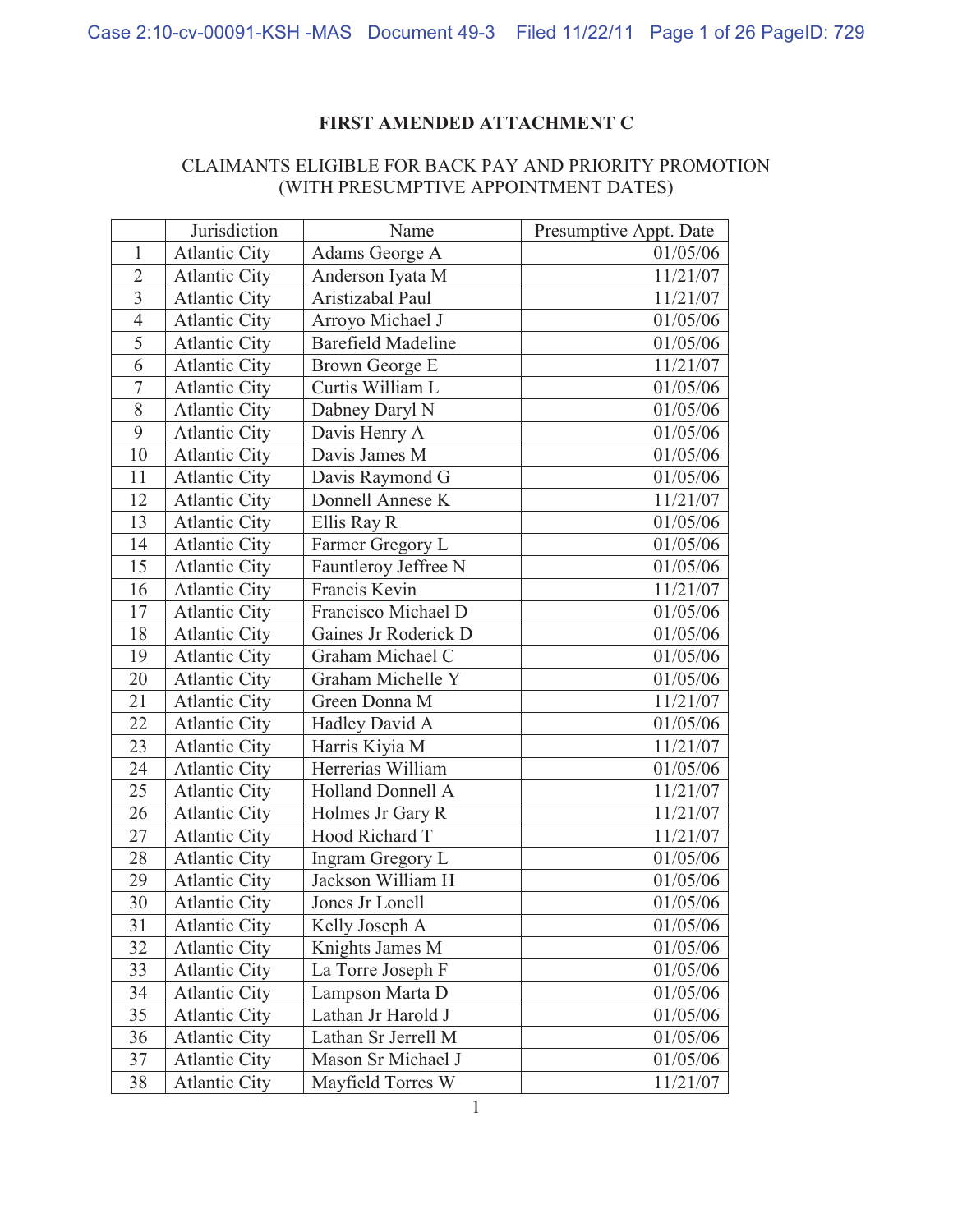| 39 | <b>Atlantic City</b> | Miller John A           | 01/05/06 |
|----|----------------------|-------------------------|----------|
| 40 | <b>Atlantic City</b> | Minor Shivers Adria     | 01/05/06 |
| 41 | <b>Atlantic City</b> | Moore Ronnell           | 11/21/07 |
| 42 | <b>Atlantic City</b> | Mozelle Char-Lynn       | 01/05/06 |
| 43 | <b>Atlantic City</b> | Munoz Dennis C          | 01/05/06 |
| 44 | <b>Atlantic City</b> | Redd Sr Forrest B       | 01/05/06 |
| 45 | <b>Atlantic City</b> | Rivera Sr Michael L     | 01/05/06 |
| 46 | <b>Atlantic City</b> | Rodriguez Jimmy         | 01/05/06 |
| 47 | <b>Atlantic City</b> | Rodriguez Joseph        | 01/05/06 |
| 48 | <b>Atlantic City</b> | Sims Lisa R             | 01/05/06 |
| 49 | <b>Atlantic City</b> | Taylor Larry L          | 01/05/06 |
| 50 | <b>Atlantic City</b> | Thomas Jr Samuel L      | 01/05/06 |
| 51 | <b>Atlantic City</b> | Ward Anthony C          | 01/05/06 |
| 52 | <b>Atlantic City</b> | Smith Alexus Z          | 11/21/07 |
| 53 | <b>Bridgeton</b>     | <b>Brown Michael I</b>  | 05/06/05 |
| 54 | Bridgeton            | Campbell Marvin S       | 03/16/02 |
| 55 | Bridgeton            | Santos Arnaldo A        | 05/06/05 |
| 56 | <b>Bridgeton</b>     | Watford Ronnie D        | 03/16/02 |
| 57 | <b>Bridgeton</b>     | <b>Watkins Harold B</b> | 03/16/02 |
| 58 | Camden               | Acetti Luis             | 08/01/05 |
| 59 | Camden               | <b>Agron Elizer</b>     | 08/01/05 |
| 60 | Camden               | Alicea Damian           | 08/01/05 |
| 61 | Camden               | Alicea Ruben            | 08/01/05 |
| 62 | Camden               | Armstrong William F     | 08/01/05 |
| 63 | Camden               | <b>Badillo Fernando</b> | 08/01/05 |
| 64 | Camden               | Bagby Tracy L           | 08/01/05 |
| 65 | Camden               | <b>Barber Helen</b>     | 08/01/05 |
| 66 | Camden               | <b>Barnes Danyel R</b>  | 08/01/05 |
| 67 | Camden               | Bayard Christopher C    | 08/01/05 |
| 68 | Camden               | Belfort Jayson E        | 08/01/05 |
| 69 | Camden               | Beltran Raul Jr         | 08/01/05 |
| 70 | Camden               | Benjamin William R      | 08/01/05 |
| 71 | Camden               | <b>Benson Anthony D</b> | 08/01/05 |
| 72 | Camden               | Berrios Ruth M          | 08/01/05 |
| 73 | Camden               | Berry Ava D             | 08/01/05 |
| 74 | Camden               | Boyd Jerome P           | 08/01/05 |
| 75 | Camden               | Brodie Joan K           | 08/01/05 |
| 76 | Camden               | <b>Brown Marlo</b>      | 08/01/05 |
| 77 | Camden               | Campbell Cheryl N       | 05/26/08 |
| 78 | Camden               | Carter Dallas L         | 08/01/05 |
| 79 | Camden               | Carter Rolan E          | 08/01/05 |
| 80 | Camden               | <b>Castaner Harry</b>   | 08/01/05 |
| 81 | Camden               | Chambers Madrid M       | 08/01/05 |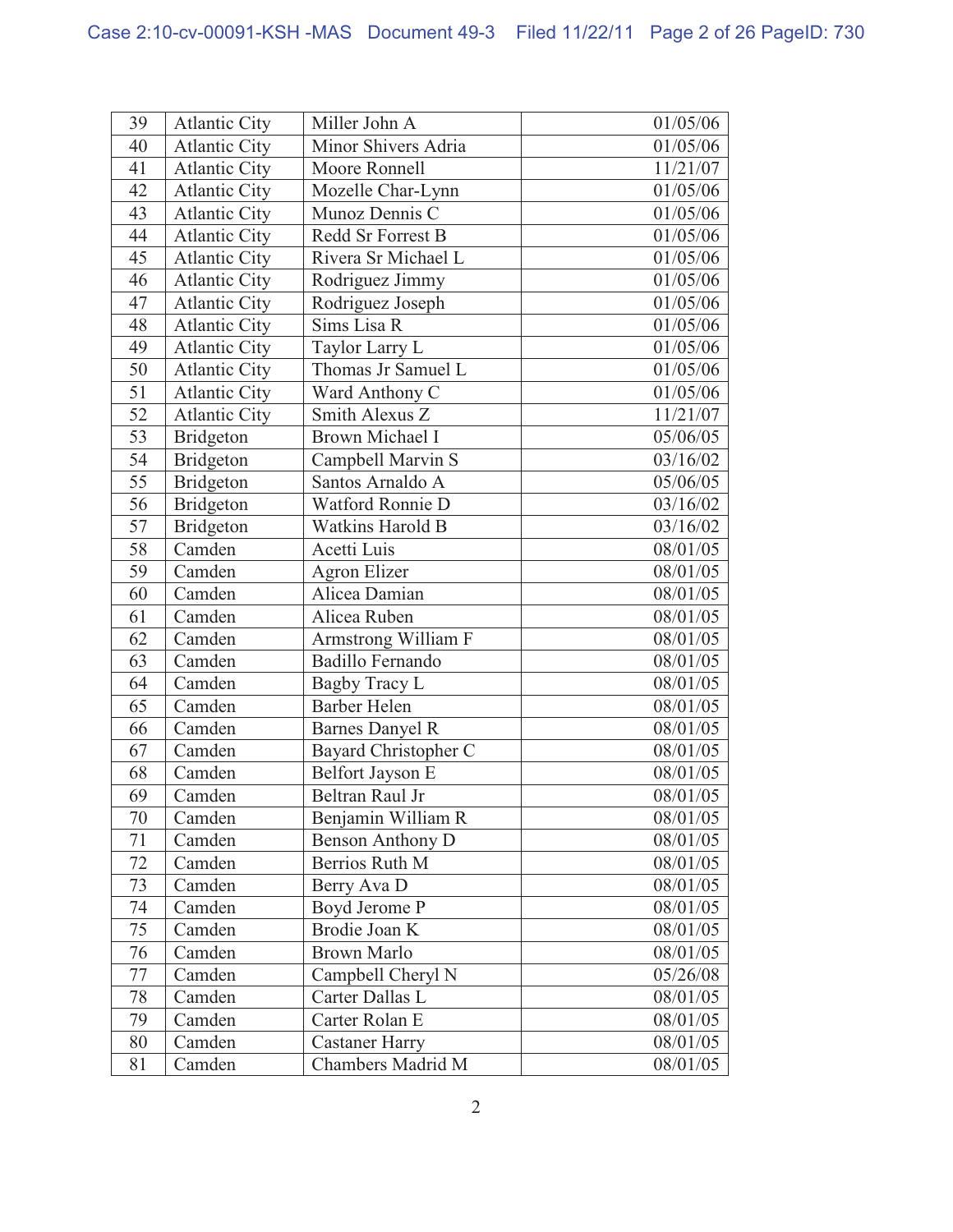| 82  | Camden | Chew Jr Robert S         | 08/01/05 |
|-----|--------|--------------------------|----------|
| 83  | Camden | Coley Vivian A           | 08/01/05 |
| 84  | Camden | Collins Mitzi A          | 08/01/05 |
| 85  | Camden | <b>Concepcion Carlos</b> | 08/01/05 |
| 86  | Camden | <b>Conners Terence E</b> | 08/01/05 |
| 87  | Camden | Cooley Cashteal          | 08/01/05 |
| 88  | Camden | Cruz Church Xemaril      | 08/01/05 |
| 89  | Camden | Diaz Daniel              | 08/01/05 |
| 90  | Camden | Edwards John V           | 08/01/05 |
| 91  | Camden | Feliciano Edgar J        | 08/01/05 |
| 92  | Camden | Figueroa Melvin R        | 08/01/05 |
| 93  | Camden | <b>Gibson Maurice S</b>  | 08/01/05 |
| 94  | Camden | Gonzalez Jose A          | 08/01/05 |
| 95  | Camden | Goodwater Aaron M        | 05/26/08 |
| 96  | Camden | Goodwater Patricia A     | 08/01/05 |
| 97  | Camden | Gracia Penny E           | 08/01/05 |
| 98  | Camden | Hamilton Bryant K        | 08/01/05 |
| 99  | Camden | Hamwright Ii David J     | 08/01/05 |
| 100 | Camden | Harris Richard B         | 08/01/05 |
| 101 | Camden | Hearne Kenneth L         | 08/01/05 |
| 102 | Camden | Hearne Michael A         | 05/26/08 |
| 103 | Camden | Heath Jerome R           | 08/01/05 |
| 104 | Camden | Henderson Darrell G      | 08/01/05 |
| 105 | Camden | Ingram Iii George R      | 08/01/05 |
| 106 | Camden | James Keith A            | 08/01/05 |
| 107 | Camden | Jefferson Fred L         | 08/01/05 |
| 108 | Camden | Kelly Kenyatta L         | 08/01/05 |
| 109 | Camden | Lebron Richard           | 08/01/05 |
| 110 | Camden | <b>Lofland Darryl</b>    | 08/01/05 |
| 111 | Camden | Mack Freddie A           | 08/01/05 |
| 112 | Camden | Malave Julio L           | 08/01/05 |
| 113 | Camden | Maldonado William        | 08/01/05 |
| 114 | Camden | Martinez Jr Miguel A     | 08/01/05 |
| 115 | Camden | Martinez Rafael          | 08/01/05 |
| 116 | Camden | Matthews Wayne A         | 08/01/05 |
| 117 | Camden | Mays Tawand L            | 05/26/08 |
| 118 | Camden | Mccant Eric L            | 08/01/05 |
| 119 | Camden | Mcguire Richard C        | 05/26/08 |
| 120 | Camden | Mcleod Henry L           | 08/01/05 |
| 121 | Camden | Mcnair Yvonne            | 08/01/05 |
| 122 | Camden | Medina Jorge L           | 08/01/05 |
| 123 | Camden | Melendez Linda           | 08/01/05 |
| 124 | Camden | Miller Dexter W          | 08/01/05 |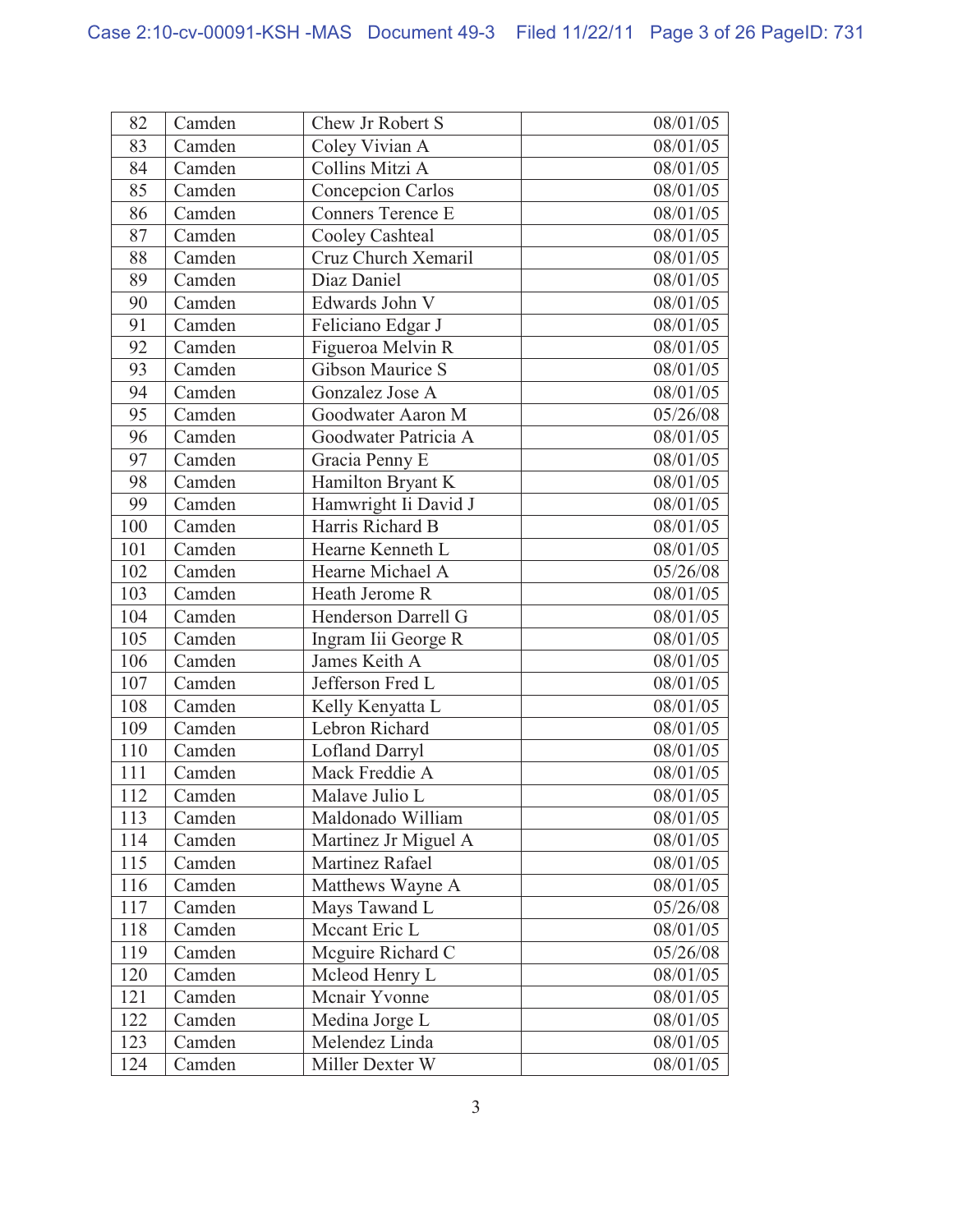| 125 | Camden | Mixon Anthony R     | 05/26/08 |
|-----|--------|---------------------|----------|
| 126 | Camden | Moore Mark C        | 08/01/05 |
| 127 | Camden | Moore Sr Isaac A    | 08/01/05 |
| 128 | Camden | Morales Jose M      | 08/01/05 |
| 129 | Camden | Moreland Kevin J    | 08/01/05 |
| 130 | Camden | Morgan Dianne L     | 08/01/05 |
| 131 | Camden | Morgan Marshall D   | 08/01/05 |
| 132 | Camden | Norman Lawrence E   | 08/01/05 |
| 133 | Camden | Olmo Gabriel A      | 08/01/05 |
| 134 | Camden | Ortiz Victor M      | 08/01/05 |
| 135 | Camden | Pearson Durwin C    | 08/01/05 |
| 136 | Camden | Pease Gregory M     | 08/01/05 |
| 137 | Camden | Perez Lydia E       | 08/01/05 |
| 138 | Camden | Perez Pedro         | 08/01/05 |
| 139 | Camden | Perez Rafael        | 08/01/05 |
| 140 | Camden | Perez Robin         | 08/01/05 |
| 141 | Camden | Perez Rogelio       | 08/01/05 |
| 142 | Camden | Perez Sr Orlando    | 08/01/05 |
| 143 | Camden | Pineiro Edward      | 08/01/05 |
| 144 | Camden | Prado Patricia A    | 08/01/05 |
| 145 | Camden | Ramirez Hector A    | 08/01/05 |
| 146 | Camden | Redd Troy D         | 08/01/05 |
| 147 | Camden | Reed Leon           | 08/01/05 |
| 148 | Camden | Reed William        | 08/01/05 |
| 149 | Camden | Reid Bey Sekou T    | 08/01/05 |
| 150 | Camden | Reillo Angel R      | 08/01/05 |
| 151 | Camden | Reyes Isidoro       | 08/01/05 |
| 152 | Camden | Richardson Cheryl F | 08/01/05 |
| 153 | Camden | Rigney Pamela R     | 08/01/05 |
| 154 | Camden | Rios Julio A        | 08/01/05 |
| 155 | Camden | Rivera Joseph D     | 08/01/05 |
| 156 | Camden | Rivera Ramonita     | 08/01/05 |
| 157 | Camden | Roberts Ella L      | 08/01/05 |
| 158 | Camden | Robinson Vincent E  | 08/01/05 |
| 159 | Camden | Rodriguez Juan J    | 08/01/05 |
| 160 | Camden | Ruiz Carmen M       | 08/01/05 |
| 161 | Camden | Ruiz Luis A         | 08/01/05 |
| 162 | Camden | Ruiz Miguel A       | 08/01/05 |
| 163 | Camden | Ruiz Miguel I       | 08/01/05 |
| 164 | Camden | Rusi Raymond        | 08/01/05 |
| 165 | Camden | Sampson Shay J      | 08/01/05 |
| 166 | Camden | Santiago Rolando    | 08/01/05 |
| 167 | Camden | Saunders Vincent J  | 08/01/05 |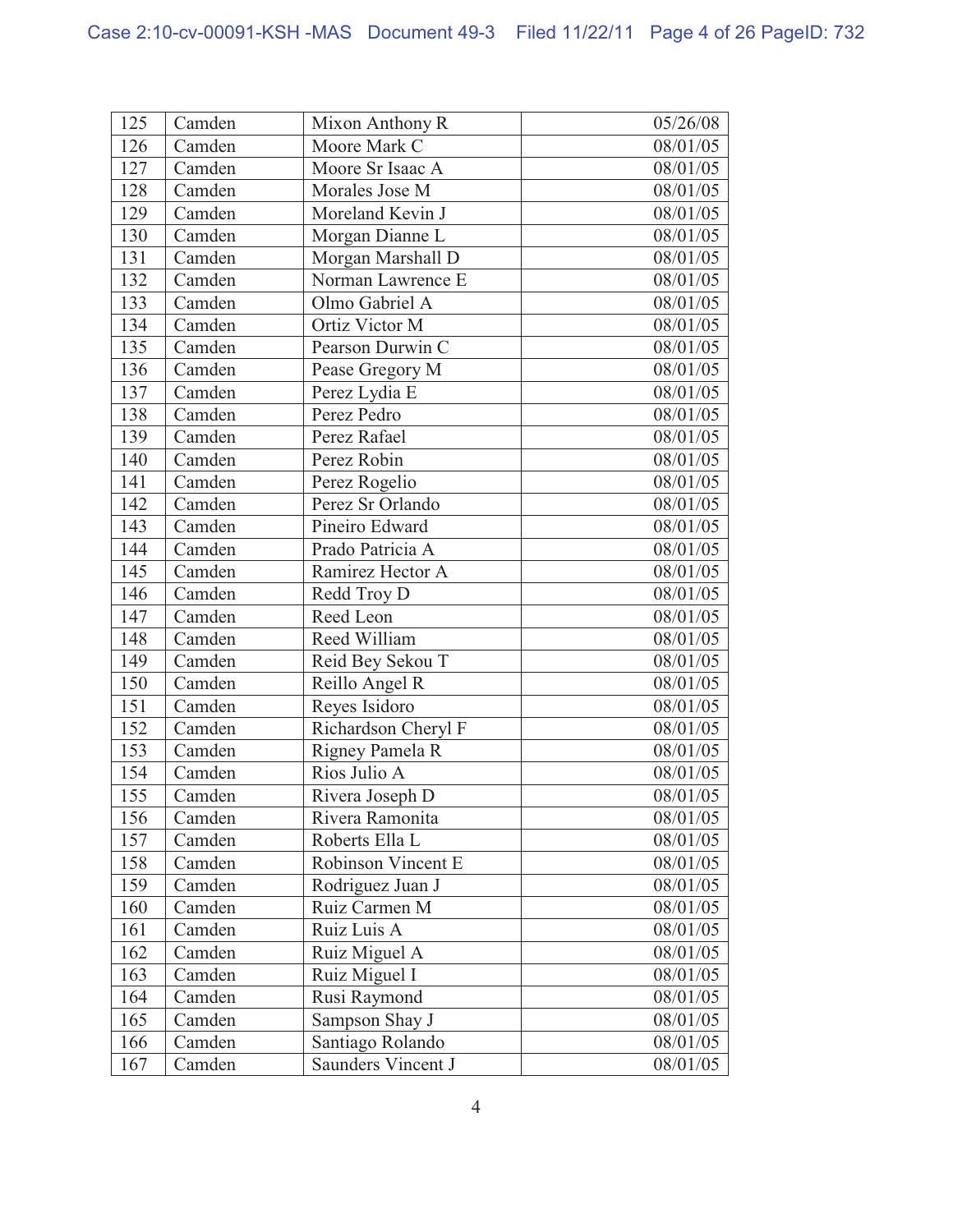| 168 | Camden             | Smith Jr Marvin L        | 08/01/05 |
|-----|--------------------|--------------------------|----------|
| 169 | Camden             | Tatem Rahsan R           | 08/01/05 |
| 170 | Camden             | Thomas Dwayne E          | 05/26/08 |
| 171 | Camden             | Thomas Rhoda             | 08/01/05 |
| 172 | Camden             | Thornton Raphael A       | 08/01/05 |
| 173 | Camden             | Thorpe Charles E         | 08/01/05 |
| 174 | Camden             | <b>Torres Eliud</b>      | 08/01/05 |
| 175 | Camden             | Torres Jose A            | 08/01/05 |
| 176 | Camden             | Tunstall Kevin D         | 08/01/05 |
| 177 | Camden             | Villegas Carmelo         | 08/01/05 |
| 178 | Camden             | Villegas Romelia         | 08/01/05 |
| 179 | Camden             | Walker Lisa J            | 08/01/05 |
| 180 | Camden             | Walls Jr Benjamin        | 08/01/05 |
| 181 | Camden             | Watkins Terrell D        | 08/01/05 |
| 182 | Camden             | Welch Harry W            | 08/01/05 |
| 183 | Camden             | White Eric L             | 08/01/05 |
| 184 | Camden             | Whitney Changa S         | 08/01/05 |
| 185 | Camden             | Wikinson Terry L         | 05/26/08 |
| 186 | Camden             | Williams Alfred          | 08/01/05 |
| 187 | Camden             | Williams Joseph L        | 08/01/05 |
| 188 | Camden             | Williams Sr Craig S      | 08/01/05 |
| 189 | Camden             | Williamson John D        | 08/01/05 |
| 190 | Camden             | <b>Wilson Dannelle R</b> | 08/01/05 |
| 191 | Camden             | Wright Phillip D         | 08/01/05 |
| 192 | Camden             | Young Gregory A          | 08/01/05 |
| 193 | Camden             | Young Mark A             | 08/01/05 |
| 194 | Camden             | Zeigler Jr Charles J     | 05/26/08 |
| 195 | East Orange        | Adams Wayne              | 12/23/04 |
| 196 | East Orange        | Armstrong Leroy S        | 09/30/08 |
| 197 | East Orange        | Barclay Heron A          | 12/23/04 |
| 198 | <b>East Orange</b> | Baugh Jr Rolando R       | 09/30/08 |
| 199 | East Orange        | <b>Bell Richard</b>      | 09/30/08 |
| 200 | <b>East Orange</b> | <b>Berrouet Marilyn</b>  | 09/30/08 |
| 201 | East Orange        | <b>Blackmon Milton C</b> | 12/23/04 |
| 202 | <b>East Orange</b> | Borrero Luis J           | 09/30/08 |
| 203 | <b>East Orange</b> | <b>Boyd Maurice</b>      | 09/30/08 |
| 204 | East Orange        | Bryan Jr Nathan          | 09/30/08 |
| 205 | East Orange        | <b>Bryant Rufus L</b>    | 12/23/04 |
| 206 | East Orange        | <b>Burwell Altwain L</b> | 12/23/04 |
| 207 | East Orange        | Carter Edward H          | 09/30/08 |
| 208 | East Orange        | <b>Clemonts Eugene</b>   | 12/23/04 |
| 209 | East Orange        | Coleman Kevin M          | 12/23/04 |
| 210 | East Orange        | Concepcion Angel         | 09/30/08 |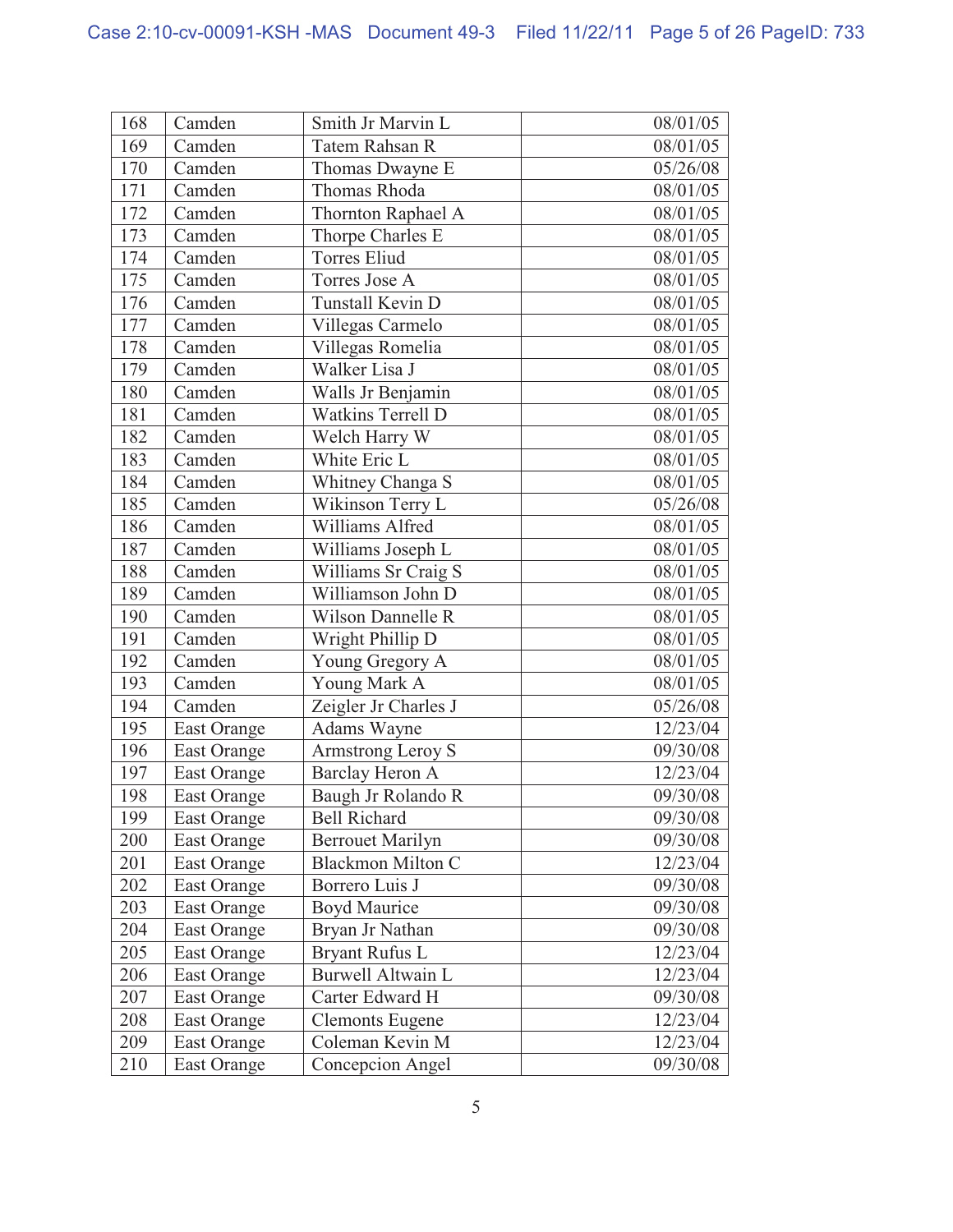| 211 | East Orange        | Concepcion Maria        | 09/30/08 |
|-----|--------------------|-------------------------|----------|
| 212 | <b>East Orange</b> | Congleton Robert L      | 12/23/04 |
| 213 | <b>East Orange</b> | Cook Valerie D          | 12/23/04 |
| 214 | East Orange        | Corbett Gloria T        | 09/30/08 |
| 215 | East Orange        | Cox Anthony N           | 12/23/04 |
| 216 | <b>East Orange</b> | Craig Jr Leon           | 12/23/04 |
| 217 | <b>East Orange</b> | Crawley Tyrone A        | 12/23/04 |
| 218 | <b>East Orange</b> | Davis Quincy R          | 12/23/04 |
| 219 | East Orange        | Denson Frank X          | 12/23/04 |
| 220 | East Orange        | Destin Sr Georges L     | 12/23/04 |
| 221 | East Orange        | Dickey Nunn Tahmesha N  | 09/30/08 |
| 222 | East Orange        | Doughty Joseph          | 12/23/04 |
| 223 | <b>East Orange</b> | <b>Edmond Hilliard</b>  | 12/23/04 |
| 224 | East Orange        | Epps Craig M            | 12/23/04 |
| 225 | East Orange        | Evans Aaron F           | 12/23/04 |
| 226 | East Orange        | Faulk Randy             | 12/23/04 |
| 227 | East Orange        | Flanagan Lawrence T     | 09/30/08 |
| 228 | <b>East Orange</b> | Flood William A         | 12/23/04 |
| 229 | East Orange        | Fredericks Lloyd N      | 12/23/04 |
| 230 | <b>East Orange</b> | Frizzelle Tonya         | 12/23/04 |
| 231 | East Orange        | Giles Edward            | 12/23/04 |
| 232 | East Orange        | Green Jimmy A           | 09/30/08 |
| 233 | <b>East Orange</b> | Green Kevin M           | 12/23/04 |
| 234 | East Orange        | Gregory Darryl M        | 12/23/04 |
| 235 | East Orange        | Hamilton Jason D        | 12/23/04 |
| 236 | East Orange        | Harper Roberta L        | 09/30/08 |
| 237 | East Orange        | Harris Dwayne S         | 12/23/04 |
| 238 | <b>East Orange</b> | Hayden Eric W           | 12/23/04 |
| 239 | <b>East Orange</b> | Higgs Devin L           | 09/30/08 |
| 240 | <b>East Orange</b> | <b>Hinton Charles E</b> | 12/23/04 |
| 241 | East Orange        | <b>Jackson Barry</b>    | 12/23/04 |
| 242 | East Orange        | Jackson Gregory S       | 12/23/04 |
| 243 | East Orange        | Jackson Isaiah Jr       | 12/23/04 |
| 244 | East Orange        | Johnson Kim S           | 12/23/04 |
| 245 | East Orange        | Johnson Michael E       | 12/23/04 |
| 246 | East Orange        | Johnson Ronson B        | 12/23/04 |
| 247 | <b>East Orange</b> | Jones Hurley T          | 12/23/04 |
| 248 | East Orange        | Jones Robert            | 09/30/08 |
| 249 | <b>East Orange</b> | <b>Kearse Fred</b>      | 12/23/04 |
| 250 | East Orange        | Kearse Lashawn V        | 12/23/04 |
| 251 | East Orange        | Keene Karl              | 12/23/04 |
| 252 | East Orange        | Lewis Eric              | 12/23/04 |
| 253 | East Orange        | Lister Dexter B         | 09/30/08 |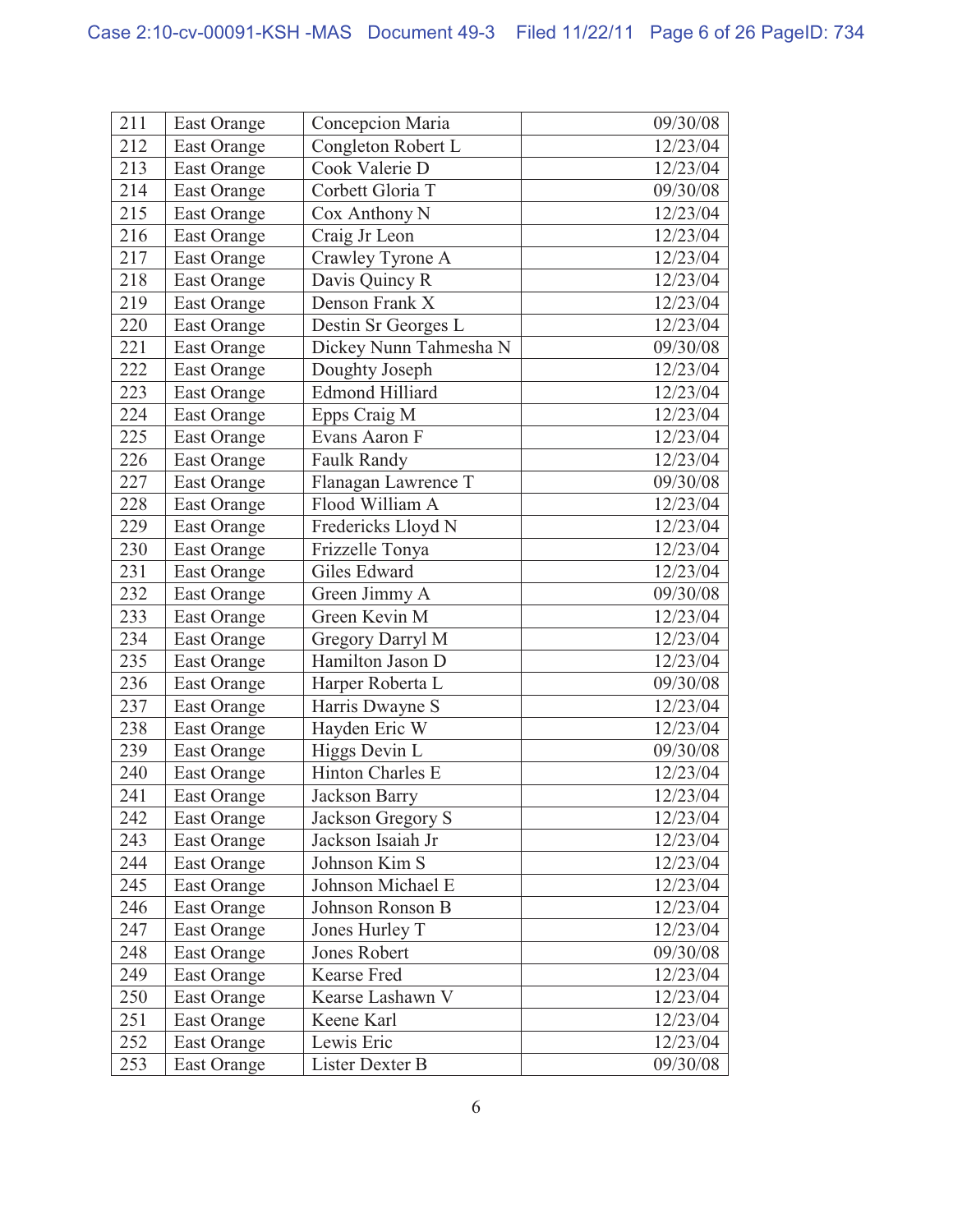| 254 | East Orange        | Marina Alfonza         | 12/23/04 |
|-----|--------------------|------------------------|----------|
| 255 | <b>East Orange</b> | Martin Daniel O N      | 12/23/04 |
| 256 | East Orange        | Mcclary Nina B         | 12/23/04 |
| 257 | <b>East Orange</b> | Mckelvin Dexter D      | 09/30/08 |
| 258 | East Orange        | Mendez Epifanio        | 09/30/08 |
| 259 | East Orange        | Miles Terry G          | 09/30/08 |
| 260 | <b>East Orange</b> | Mondesir Benjamin      | 12/23/04 |
| 261 | East Orange        | Moore Herbert J        | 12/23/04 |
| 262 | <b>East Orange</b> | Natson Gregory         | 12/23/04 |
| 263 | <b>East Orange</b> | Ottley Edith M         | 12/23/04 |
| 264 | East Orange        | Patrick Mark L         | 09/30/08 |
| 265 | <b>East Orange</b> | Person Michael M       | 12/23/04 |
| 266 | East Orange        | Peters Anthony G       | 12/23/04 |
| 267 | <b>East Orange</b> | Porch Raymond          | 12/23/04 |
| 268 | East Orange        | Pulyano Tanya          | 12/23/04 |
| 269 | <b>East Orange</b> | Ragland Monica E       | 09/30/08 |
| 270 | East Orange        | Reid Locksley C        | 12/23/04 |
| 271 | East Orange        | Rodriguez Eric         | 09/30/08 |
| 272 | <b>East Orange</b> | Rodriguez Faustina     | 09/30/08 |
| 273 | East Orange        | Rodriguez Philip D     | 09/30/08 |
| 274 | <b>East Orange</b> | Rodriguez Ramon D      | 09/30/08 |
| 275 | <b>East Orange</b> | Rodriguez Rodney       | 09/30/08 |
| 276 | East Orange        | <b>Settle Elaine</b>   | 12/23/04 |
| 277 | <b>East Orange</b> | Shirden William L      | 12/23/04 |
| 278 | East Orange        | Sims Steven L          | 12/23/04 |
| 279 | East Orange        | <b>Summers James D</b> | 12/23/04 |
| 280 | <b>East Orange</b> | Thigpen Sanford L      | 09/30/08 |
| 281 | East Orange        | Townes Freddie C       | 12/23/04 |
| 282 | East Orange        | Valentin Arcadio       | 09/30/08 |
| 283 | <b>East Orange</b> | Williams Iii Warren    | 09/30/08 |
| 284 | <b>East Orange</b> | Williams Michael       | 09/30/08 |
| 285 | East Orange        | Wilson Andre D         | 12/23/04 |
| 286 | East Orange        | Wilson Rose M          | 12/23/04 |
| 287 | <b>East Orange</b> | Wilson Sherise J       | 09/30/08 |
| 288 | East Orange        | Wright Tommy L         | 12/23/04 |
| 289 | Elizabeth          | Alago Catalino         | 02/21/05 |
| 290 | Elizabeth          | Alvarez Bernard J      | 05/08/06 |
| 291 | Elizabeth          | Alvarez Humberto J     | 02/21/05 |
| 292 | Elizabeth          | Anaya Edgard           | 02/21/05 |
| 293 | Elizabeth          | Arena Victor R         | 02/21/05 |
| 294 | Elizabeth          | <b>Banks Lateef</b>    | 02/21/05 |
| 295 | Elizabeth          | Bohorquez Walter T     | 05/08/06 |
| 296 | Elizabeth          | Brown Sr Michael W     | 02/21/05 |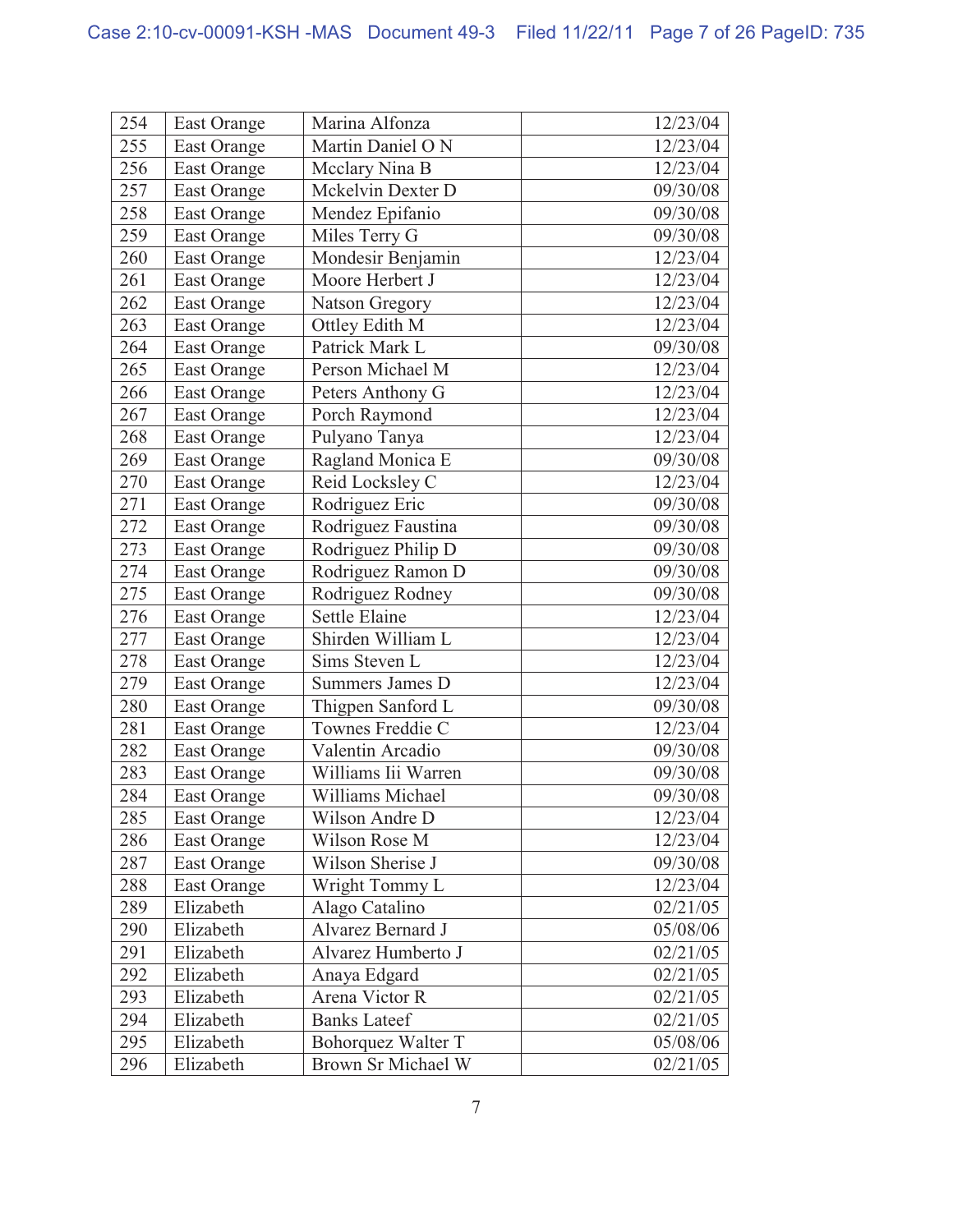| 297 | Elizabeth | Calas Dwight            | 02/21/05 |
|-----|-----------|-------------------------|----------|
| 298 | Elizabeth | Cannon Romina           | 02/21/05 |
| 299 | Elizabeth | Cheatham Derrick L      | 02/21/05 |
| 300 | Elizabeth | Cifuentes Hector E      | 05/08/06 |
| 301 | Elizabeth | Colon Alfonso E         | 02/21/05 |
| 302 | Elizabeth | Colon Amilcar           | 05/08/06 |
| 303 | Elizabeth | Colon Egberto           | 02/21/05 |
| 304 | Elizabeth | De Cabo Harry           | 02/21/05 |
| 305 | Elizabeth | Della Prida Raul        | 02/21/05 |
| 306 | Elizabeth | Diaz Marcos A           | 02/16/10 |
| 307 | Elizabeth | Dorilus Rodney J        | 02/16/10 |
| 308 | Elizabeth | Fernandez Mario         | 02/16/10 |
| 309 | Elizabeth | Finch Tracy O           | 02/21/05 |
| 310 | Elizabeth | Gomez David E           | 02/21/05 |
| 311 | Elizabeth | Gonzalez Jr Reinaldo    | 02/21/05 |
| 312 | Elizabeth | <b>Graham Gunther M</b> | 02/21/05 |
| 313 | Elizabeth | Guzman Jr Juan          | 02/21/05 |
| 314 | Elizabeth | Hernandez Richard A     | 02/21/05 |
| 315 | Elizabeth | Heymann William G       | 02/21/05 |
| 316 | Elizabeth | Hidalgo Jorge L         | 05/08/06 |
| 317 | Elizabeth | Idrovo Franklin M       | 02/16/10 |
| 318 | Elizabeth | Kellem James C          | 05/08/06 |
| 319 | Elizabeth | Kiniery Yohara M        | 05/08/06 |
| 320 | Elizabeth | Lavin Alexandria M      | 02/21/05 |
| 321 | Elizabeth | Manresa Arnaldo         | 02/21/05 |
| 322 | Elizabeth | Marrero Richard R       | 02/21/05 |
| 323 | Elizabeth | Mollinea Lazaro J       | 02/21/05 |
| 324 | Elizabeth | Negrin Alexander        | 02/21/05 |
| 325 | Elizabeth | Olivero Ismael          | 02/21/05 |
| 326 | Elizabeth | Perez Jr Manuel         | 02/21/05 |
| 327 | Elizabeth | Posso John P            | 05/08/06 |
| 328 | Elizabeth | Quelopana Guido M       | 02/16/10 |
| 329 | Elizabeth | Rey Nereida             | 02/21/05 |
| 330 | Elizabeth | Rodriguez Abner         | 05/08/06 |
| 331 | Elizabeth | Rosales Ovidio R        | 05/08/06 |
| 332 | Elizabeth | Sosa Andres H           | 05/08/06 |
| 333 | Elizabeth | Taylor Jeanine S        | 02/21/05 |
| 334 | Elizabeth | Torres Jose O           | 02/21/05 |
| 335 | Elizabeth | Valladares Guillermo    | 02/21/05 |
| 336 | Elizabeth | Vines Rudy              | 02/21/05 |
| 337 | Elizabeth | Whetstone John A        | 02/21/05 |
| 338 | Elizabeth | Williamson Darin K      | 05/08/06 |
| 339 | Hoboken   | Aguiar John             | 06/12/03 |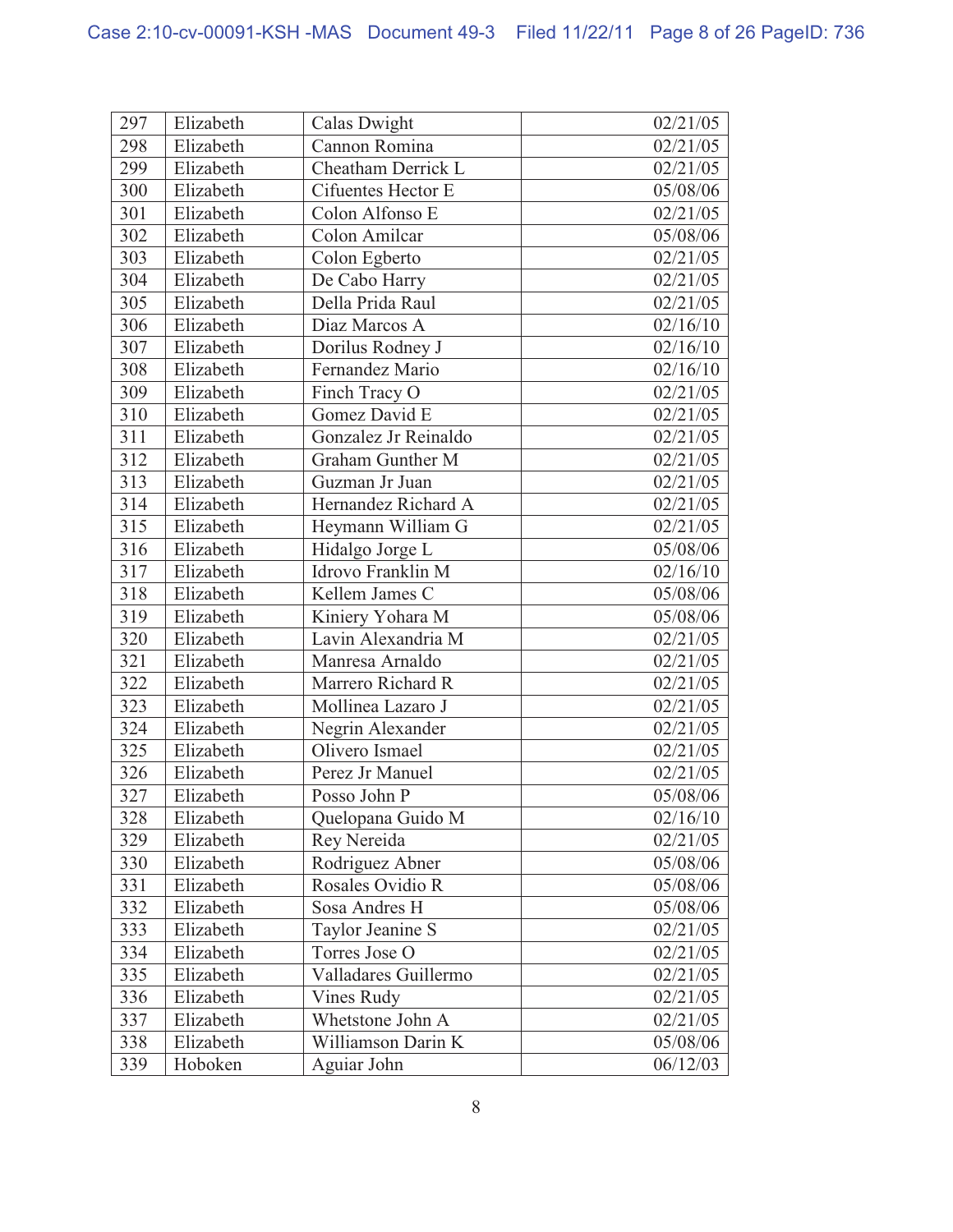| 340 | Hoboken     | Alvarez John A            | 06/12/03 |
|-----|-------------|---------------------------|----------|
| 341 | Hoboken     | <b>Burgos Jerry</b>       | 06/12/03 |
| 342 | Hoboken     | Caraballo Armando         | 05/25/06 |
| 343 | Hoboken     | Cruz Dennis C             | 06/12/03 |
| 344 | Hoboken     | Fonseca George L          | 06/12/03 |
| 345 | Hoboken     | Garcia Glorybi            | 05/25/06 |
| 346 | Hoboken     | Madera Juan M             | 06/12/03 |
| 347 | Hoboken     | Montanez David E          | 06/12/03 |
| 348 | Hoboken     | Montanez William          | 06/12/03 |
| 349 | Hoboken     | Munoz Bernardo J          | 05/25/06 |
| 350 | Hoboken     | Olavarria Cesar           | 06/12/03 |
| 351 | Hoboken     | Oquendo William           | 05/25/06 |
| 352 | Hoboken     | Orlando Moctezuma         | 06/12/03 |
| 353 | Hoboken     | Perez James               | 06/12/03 |
| 354 | Hoboken     | Rentas Antonio D          | 06/12/03 |
| 355 | Hoboken     | Rivera Ferdinand          | 06/12/03 |
| 356 | Hoboken     | Rivera Jose A             | 06/12/03 |
| 357 | Hoboken     | Soto Frank                | 05/25/06 |
| 358 | Hoboken     | Truppner William          | 06/12/03 |
| 359 | Hoboken     | Valez Juan                | 06/12/03 |
| 360 | Hoboken     | Velez Angel               | 06/12/03 |
| 361 | Hoboken     | Vera William              | 06/12/03 |
| 362 | Jersey City | Allen John P              | 11/30/05 |
| 363 | Jersey City | Alsina Victor I           | 11/30/05 |
| 364 | Jersey City | Alvarez Jose O            | 11/30/05 |
| 365 | Jersey City | Armstrong Keith           | 11/30/05 |
| 366 | Jersey City | Atwater Jerome K          | 11/30/05 |
| 367 | Jersey City | <b>Bell Anthony F</b>     | 11/30/05 |
| 368 | Jersey City | <b>Bermudez Alexander</b> | 11/30/05 |
| 369 | Jersey City | <b>Bonet Juan</b>         | 11/30/05 |
| 370 | Jersey City | Braker William C          | 01/10/07 |
| 371 | Jersey City | <b>Broady Desiree N</b>   | 11/30/05 |
| 372 | Jersey City | Brown Keith R             | 11/30/05 |
| 373 | Jersey City | Caldwell Kevin A          | 11/30/05 |
| 374 | Jersey City | Carson Shawn M            | 11/30/05 |
| 375 | Jersey City | Carter Elaina M           | 11/30/05 |
| 376 | Jersey City | Cherry Victor D           | 11/30/05 |
| 377 | Jersey City | Clavell Hector L          | 11/30/05 |
| 378 | Jersey City | Clavero Pedro L           | 11/30/05 |
| 379 | Jersey City | Corley James D            | 11/30/05 |
| 380 | Jersey City | Cumberbatch Roosevelt     | 11/30/05 |
| 381 | Jersey City | Famularo Carolyn          | 01/10/07 |
| 382 | Jersey City | Fayton Kelvin A           | 11/30/05 |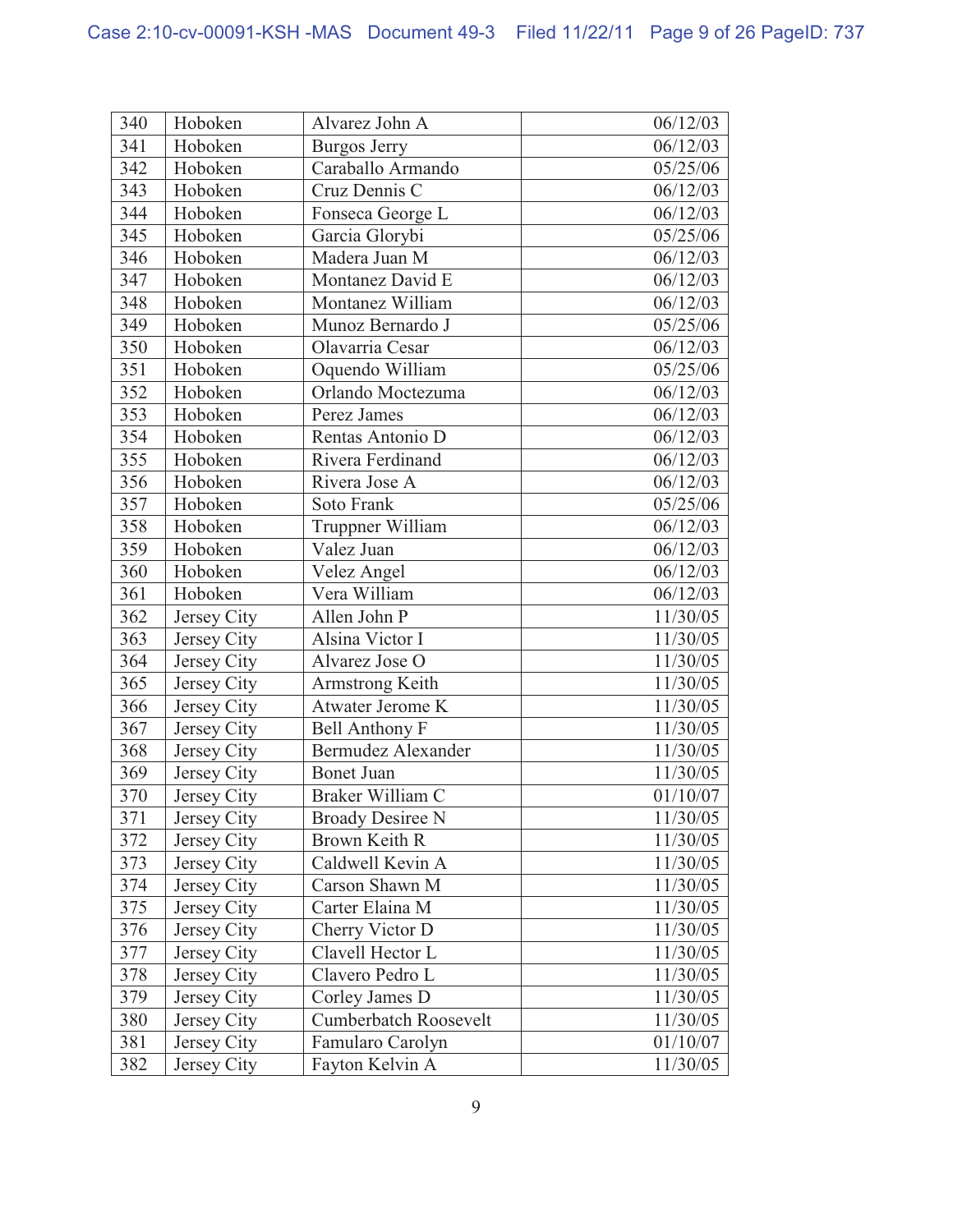| 383 | Jersey City | Garcia Kevin J      | 11/30/05 |
|-----|-------------|---------------------|----------|
| 384 | Jersey City | Gonzalez Angel L    | 11/30/05 |
| 385 | Jersey City | Gonzalez Brenda I   | 11/30/05 |
| 386 | Jersey City | Hart Calvin E       | 11/30/05 |
| 387 | Jersey City | Heger Christopher M | 11/30/05 |
| 388 | Jersey City | Hernandez Carlos M  | 11/30/05 |
| 389 | Jersey City | Hilliard Clarence E | 01/10/07 |
| 390 | Jersey City | Jackson Philip W    | 11/30/05 |
| 391 | Jersey City | Jackson William M   | 11/30/05 |
| 392 | Jersey City | Johnson Titos J     | 11/30/05 |
| 393 | Jersey City | Jones Kevin K       | 11/30/05 |
| 394 | Jersey City | Jordan Anthony J    | 11/30/05 |
| 395 | Jersey City | Jordan Marjorie E   | 01/10/07 |
| 396 | Jersey City | Lee Debra A         | 11/30/05 |
| 397 | Jersey City | Levine Charles J    | 11/30/05 |
| 398 | Jersey City | Lopez Alfredo       | 11/30/05 |
| 399 | Jersey City | Ludlow Deborah M    | 11/30/05 |
| 400 | Jersey City | Luna Julio D        | 11/30/05 |
| 401 | Jersey City | Maisonet Franklin   | 11/30/05 |
| 402 | Jersey City | Marrero Hector L    | 11/30/05 |
| 403 | Jersey City | Martin Larry L      | 11/30/05 |
| 404 | Jersey City | Matos Paul          | 11/30/05 |
| 405 | Jersey City | Mcghee Donnie       | 11/30/05 |
| 406 | Jersey City | Mcghee Jacqueline J | 01/10/07 |
| 407 | Jersey City | <b>Medal Mark</b>   | 11/30/05 |
| 408 | Jersey City | Mesa Peter          | 11/30/05 |
| 409 | Jersey City | Miller Karen D      | 11/30/05 |
| 410 | Jersey City | Monila Frank T      | 11/30/05 |
| 411 | Jersey City | Moore George F      | 11/30/05 |
| 412 | Jersey City | Murrell Gertha M    | 11/30/05 |
| 413 | Jersey City | Myers Jr Edward     | 11/30/05 |
| 414 | Jersey City | Nazario Edwin O     | 11/30/05 |
| 415 | Jersey City | Nieves Eddie        | 11/30/05 |
| 416 | Jersey City | Orellana Richard J  | 11/30/05 |
| 417 | Jersey City | Ortmann David M     | 11/30/05 |
| 418 | Jersey City | Parrilla Edwin      | 11/30/05 |
| 419 | Jersey City | Pastrana Ancel L    | 11/30/05 |
| 420 | Jersey City | Phillips Marey E    | 01/10/07 |
| 421 | Jersey City | Rave Gustavo M      | 11/30/05 |
| 422 | Jersey City | Regalado Ramon E    | 11/30/05 |
| 423 | Jersey City | Reynolds Doris R    | 11/30/05 |
| 424 | Jersey City | Rivera Alexandr M   | 11/30/05 |
| 425 | Jersey City | Rivera Francisco J  | 11/30/05 |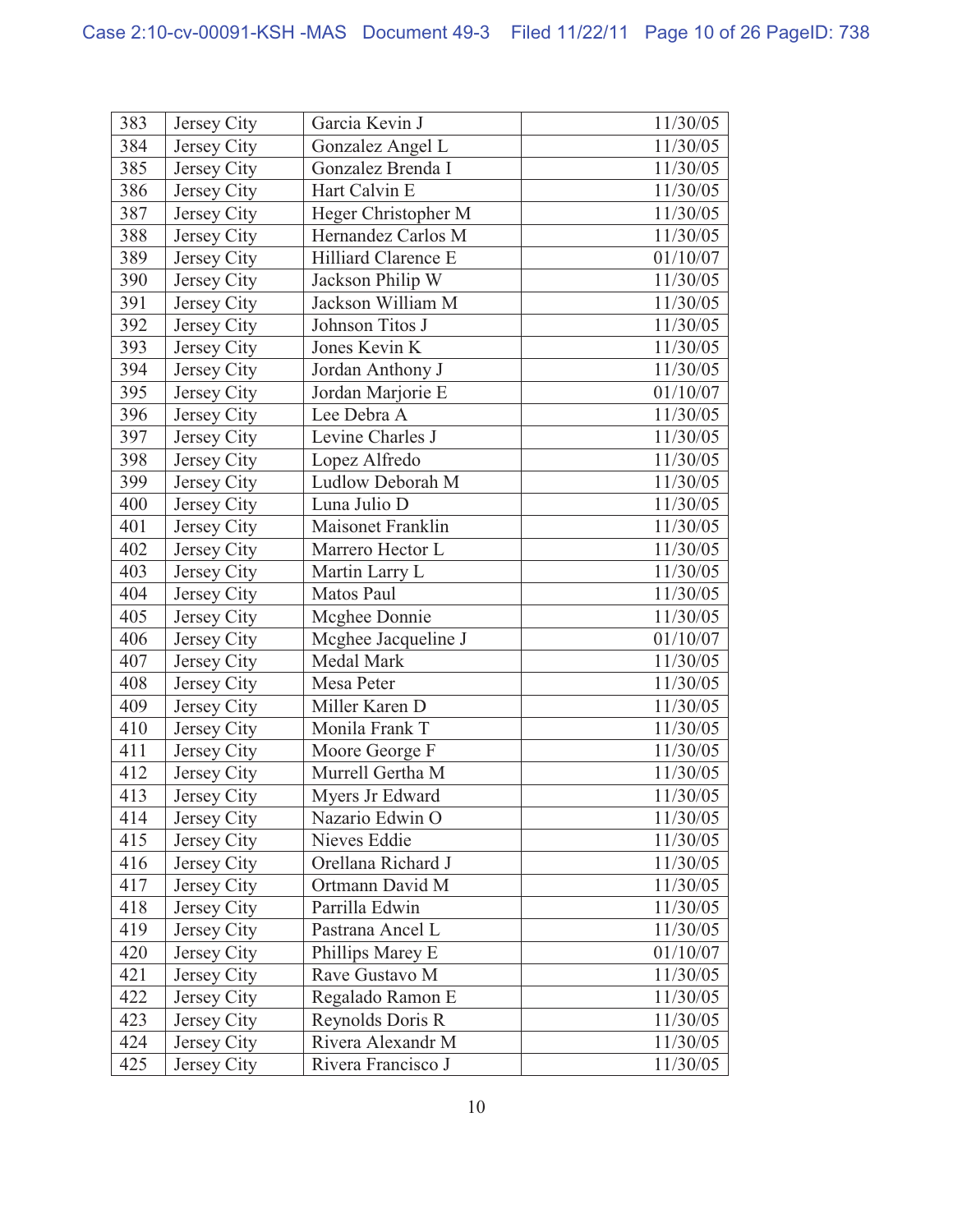| 426 | Jersey City   | Rivera Hector L        | 11/30/05 |
|-----|---------------|------------------------|----------|
| 427 | Jersey City   | Rodgers Eric M         | 11/30/05 |
| 428 | Jersey City   | Rodriguez Edwin        | 11/30/05 |
| 429 | Jersey City   | Romaniello Juan        | 11/30/05 |
| 430 | Jersey City   | Sandifer Randy T       | 11/30/05 |
| 431 | Jersey City   | Santana Jorge          | 11/30/05 |
| 432 | Jersey City   | Santana Samuel         | 11/30/05 |
| 433 | Jersey City   | Scott Susan E          | 11/30/05 |
| 434 | Jersey City   | Smith Victor L         | 01/10/07 |
| 435 | Jersey City   | Snelling Rhudell A     | 01/10/07 |
| 436 | Jersey City   | Soto Jesse J           | 11/30/05 |
| 437 | Jersey City   | Steward Willie J       | 11/30/05 |
| 438 | Jersey City   | Tavarez Angel M        | 11/30/05 |
| 439 | Jersey City   | <b>Taveras Charles</b> | 11/30/05 |
| 440 | Jersey City   | Tosado Lorenzo Jr      | 11/30/05 |
| 441 | Jersey City   | Tucker Jr Leon         | 11/30/05 |
| 442 | Jersey City   | Vega Gilberto          | 11/30/05 |
| 443 | Jersey City   | Vega Louis             | 11/30/05 |
| 444 | Jersey City   | Velazquez Elaine       | 11/30/05 |
| 445 | Jersey City   | Velez Ralph            | 11/30/05 |
| 446 | Jersey City   | Vizcaino Oscar A       | 11/30/05 |
| 447 | Jersey City   | Waiters James N        | 11/30/05 |
| 448 | Jersey City   | Watson Gary L          | 11/30/05 |
| 449 | Jersey City   | Williams Donald        | 01/10/07 |
| 450 | Jersey City   | Wilson Jr Benjamin J   | 11/30/05 |
| 451 | New Brunswick | Acevedo Marc A         | 03/22/05 |
| 452 | New Brunswick | Bobadilla Edward T     | 01/28/09 |
| 453 | New Brunswick | Bobadilla James P      | 03/22/05 |
| 454 | New Brunswick | Contreras William A    | 01/28/09 |
| 455 | New Brunswick | Finney Maurice L       | 08/26/02 |
| 456 | New Brunswick | Gallardo Danilo A      | 03/22/05 |
| 457 | New Brunswick | Ingram Tony A          | 08/26/02 |
| 458 | New Brunswick | James Don              | 08/26/02 |
| 459 | New Brunswick | Knighton Alvin B       | 08/26/02 |
| 460 | New Brunswick | Lugo Hector            | 03/22/05 |
| 461 | New Brunswick | Martinez Ronoldy       | 01/28/09 |
| 462 | New Brunswick | Matias Sergio S        | 01/28/09 |
| 463 | New Brunswick | Otero Jose L           | 03/22/05 |
| 464 | New Brunswick | Ramirez Adan D         | 03/22/05 |
| 465 | New Brunswick | Sutton Mike C          | 03/22/05 |
| 466 | New Brunswick | Yurkovic John G Jr     | 01/28/09 |
| 467 | Newark        | Abdullah Labeed M      | 05/06/02 |
| 468 | Newark        | Acevedo Jr Fernando A  | 06/28/07 |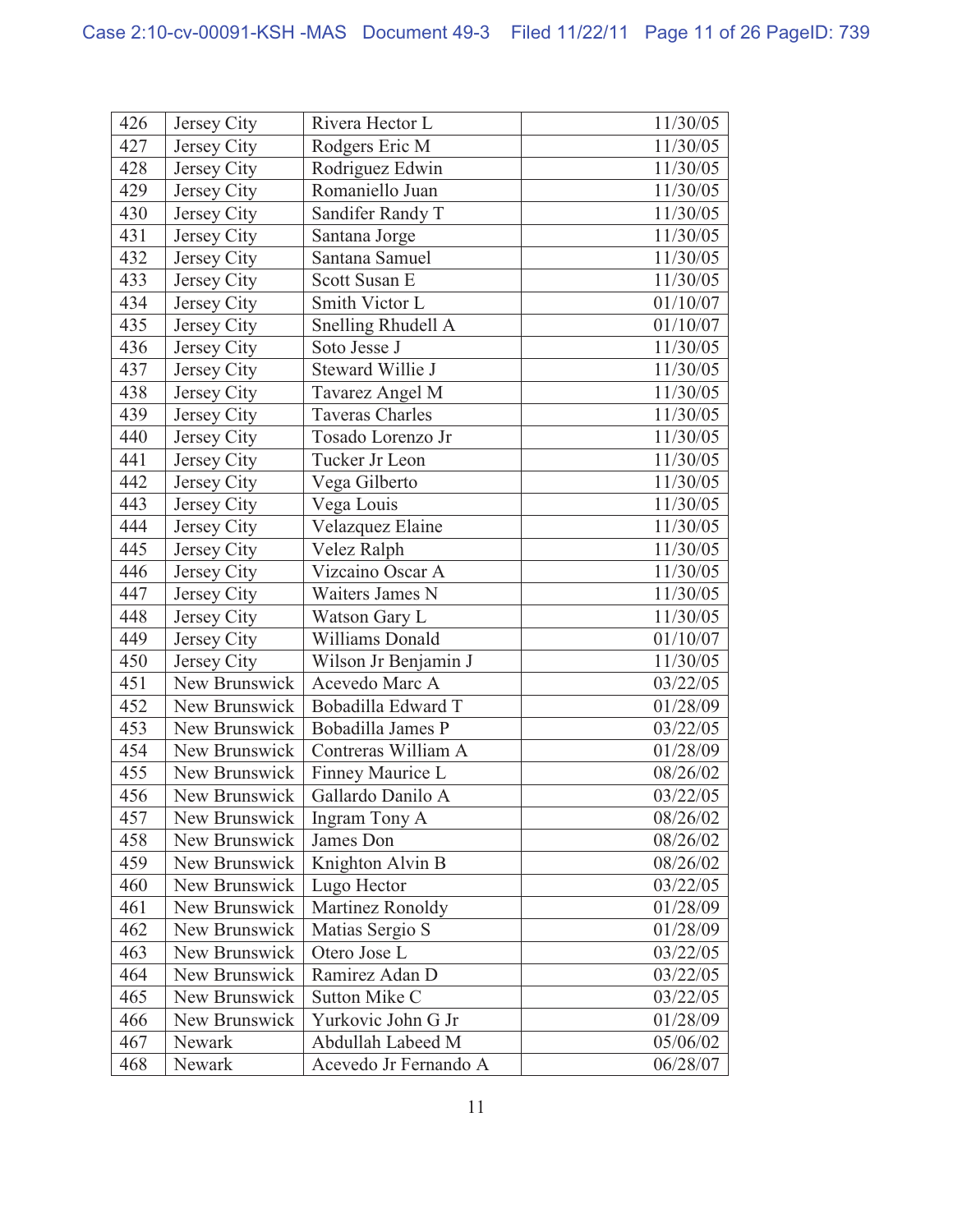| 469 | Newark | Adams Colby T                | 05/06/02 |
|-----|--------|------------------------------|----------|
| 470 | Newark | <b>Adams Nicole S</b>        | 04/14/09 |
| 471 | Newark | <b>Adrien Gaston</b>         | 06/28/07 |
| 472 | Newark | Allen Portia E               | 06/28/07 |
| 473 | Newark | Allen Richard L              | 05/06/02 |
| 474 | Newark | Alvarado Arthur              | 06/28/07 |
| 475 | Newark | Alvarado Carlos B            | 06/28/07 |
| 476 | Newark | Aquino Ilia E                | 06/28/07 |
| 477 | Newark | <b>Armand Antonio</b>        | 06/28/07 |
| 478 | Newark | <b>Armstead Mark A</b>       | 05/06/02 |
| 479 | Newark | Arocha Jr Reinaldo           | 06/28/07 |
| 480 | Newark | Arocho Wilfredo              | 06/28/07 |
| 481 | Newark | Arroyo James                 | 06/28/07 |
| 482 | Newark | Arroyo Julio L               | 06/28/07 |
| 483 | Newark | Arroyo Michele               | 06/28/07 |
| 484 | Newark | Arroyo Vivian                | 06/28/07 |
| 485 | Newark | <b>Ausby Mark D</b>          | 05/06/02 |
| 486 | Newark | <b>Aviles Miguel</b>         | 06/28/07 |
| 487 | Newark | <b>Baker Barry</b>           | 05/06/02 |
| 488 | Newark | Baker Cynthia M              | 05/06/02 |
| 489 | Newark | <b>Baker Garry</b>           | 05/06/02 |
| 490 | Newark | Ballester Heriberto          | 06/28/07 |
| 491 | Newark | Banks Johnny V               | 05/06/02 |
| 492 | Newark | <b>Barnes Darryl</b>         | 05/06/02 |
| 493 | Newark | <b>Barreto Francisco</b>     | 06/28/07 |
| 494 | Newark | Barreto Juan L               | 06/28/07 |
| 495 | Newark | Barron Rodney L              | 05/06/02 |
| 496 | Newark | Barroqueiro Brian C          | 06/28/07 |
| 497 | Newark | <b>Baskerville Antoine S</b> | 04/14/09 |
| 498 | Newark | <b>Batts Kevin A</b>         | 05/06/02 |
| 499 | Newark | <b>Beasley Michael</b>       | 05/06/02 |
| 500 | Newark | Benavente Adelino            | 06/28/07 |
| 501 | Newark | Benniem Sonnie J             | 05/06/02 |
| 502 | Newark | <b>Bernard Ronald</b>        | 04/14/09 |
| 503 | Newark | <b>Best Terrence C</b>       | 06/28/07 |
| 504 | Newark | Borrero Arnold L             | 06/28/07 |
| 505 | Newark | <b>Boswell Joyce A</b>       | 05/06/02 |
| 506 | Newark | Bouie Jeffrey                | 05/06/02 |
| 507 | Newark | Bowman Kyle P                | 05/06/02 |
| 508 | Newark | Boyce Ronald E               | 05/06/02 |
| 509 | Newark | Boyer Jr Robert              | 05/06/02 |
| 510 | Newark | Bradbury Valerie M           | 05/06/02 |
| 511 | Newark | <b>Bradbury Vernon A</b>     | 05/06/02 |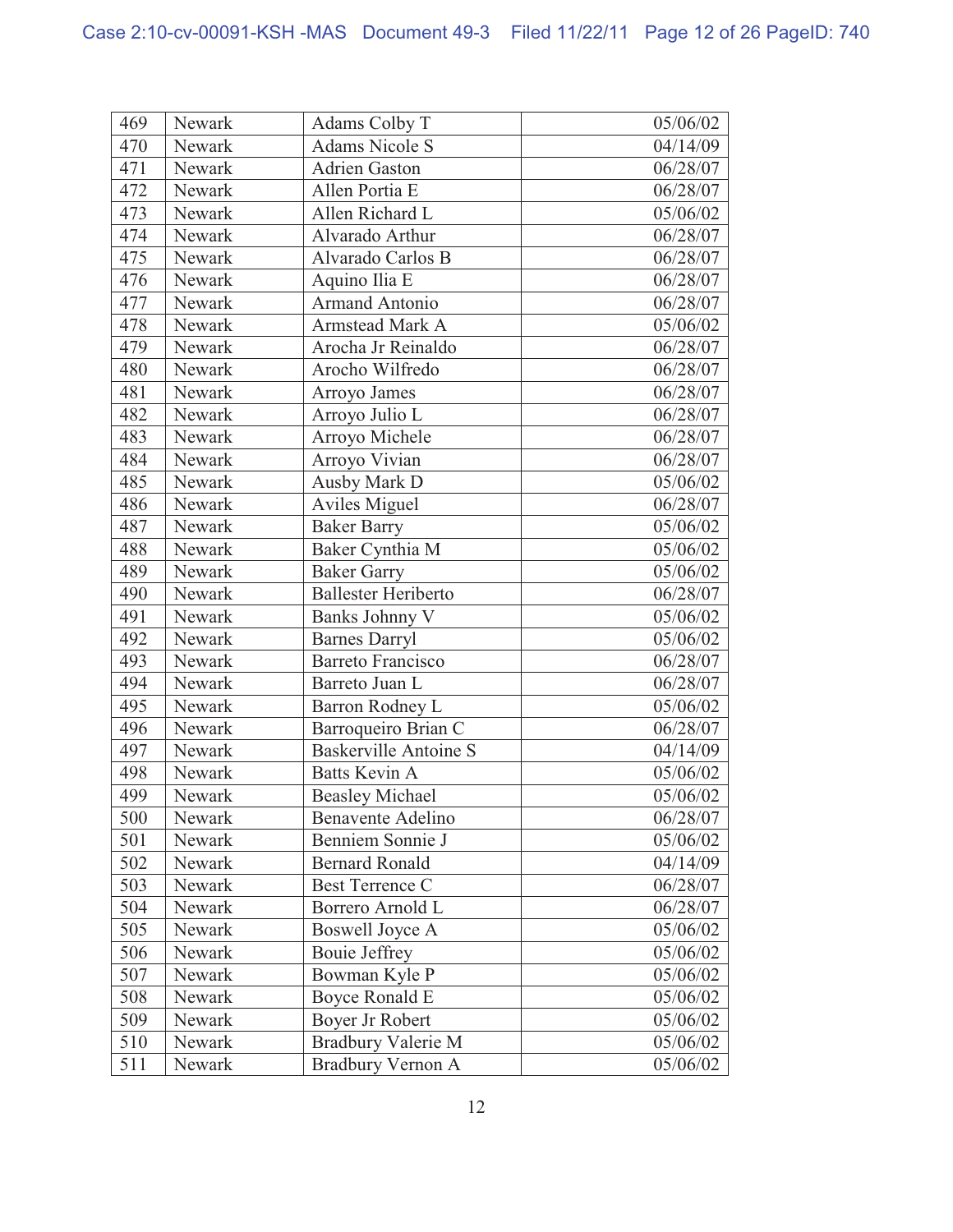| 512 | Newark | <b>Bradley Angela</b>      | 05/06/02 |
|-----|--------|----------------------------|----------|
| 513 | Newark | <b>Branham Justine</b>     | 05/06/02 |
| 514 | Newark | <b>Branon Michael J</b>    | 04/14/09 |
| 515 | Newark | <b>Braswell Paul J</b>     | 05/06/02 |
| 516 | Newark | <b>Breaux Leonard</b>      | 05/06/02 |
| 517 | Newark | Brewer Graves Julie M      | 05/06/02 |
| 518 | Newark | <b>Bright Dexter J</b>     | 06/28/07 |
| 519 | Newark | <b>Bright Jennifer N</b>   | 06/28/07 |
| 520 | Newark | <b>Brooks Gregory</b>      | 06/28/07 |
| 521 | Newark | <b>Brown Eric</b>          | 05/06/02 |
| 522 | Newark | <b>Brown Jr Laurence</b>   | 05/06/02 |
| 523 | Newark | <b>Brown Karen M</b>       | 06/28/07 |
| 524 | Newark | <b>Brown Tony M</b>        | 05/06/02 |
| 525 | Newark | <b>Burchett Clifton B</b>  | 05/06/02 |
| 526 | Newark | Burgos Juleesa             | 06/28/07 |
| 527 | Newark | <b>Burrell Jr Albert R</b> | 06/28/07 |
| 528 | Newark | <b>Burrows Betty M</b>     | 05/06/02 |
| 529 | Newark | <b>Burwell Michael A</b>   | 05/06/02 |
| 530 | Newark | <b>Byrd James E</b>        | 05/06/02 |
| 531 | Newark | Caballero Nancy B          | 06/28/07 |
| 532 | Newark | Cabrera Rafael             | 06/28/07 |
| 533 | Newark | Calderon Rene N            | 06/28/07 |
| 534 | Newark | Caldwell Jr Willie         | 05/06/02 |
| 535 | Newark | Camacho Luis G             | 06/28/07 |
| 536 | Newark | Cancel Ii Manuel A         | 06/28/07 |
| 537 | Newark | Caraballo Roberto          | 06/28/07 |
| 538 | Newark | Cardona Virgilio           | 06/28/07 |
| 539 | Newark | Cardoso Anthonio M         | 06/28/07 |
| 540 | Newark | Carpenter Marvin           | 06/28/07 |
| 541 | Newark | Carrillo Leonardo F        | 06/28/07 |
| 542 | Newark | Cartagena Robert           | 06/28/07 |
| 543 | Newark | Carter Marquise A          | 05/06/02 |
| 544 | Newark | Castillo Gregory           | 06/28/07 |
| 545 | Newark | Castro Ricardo             | 06/28/07 |
| 546 | Newark | Chaparro David             | 06/28/07 |
| 547 | Newark | Cheeks Kason S             | 04/14/09 |
| 548 | Newark | Christopher Tonya D        | 04/14/09 |
| 549 | Newark | Clark Shawn                | 05/06/02 |
| 550 | Newark | Clegg Michael W            | 04/14/09 |
| 551 | Newark | <b>Clemons Derrick</b>     | 05/06/02 |
| 552 | Newark | Cole-Granger Debra         | 05/06/02 |
| 553 | Newark | <b>Coley Daren</b>         | 05/06/02 |
| 554 | Newark | Collins Eugene             | 05/06/02 |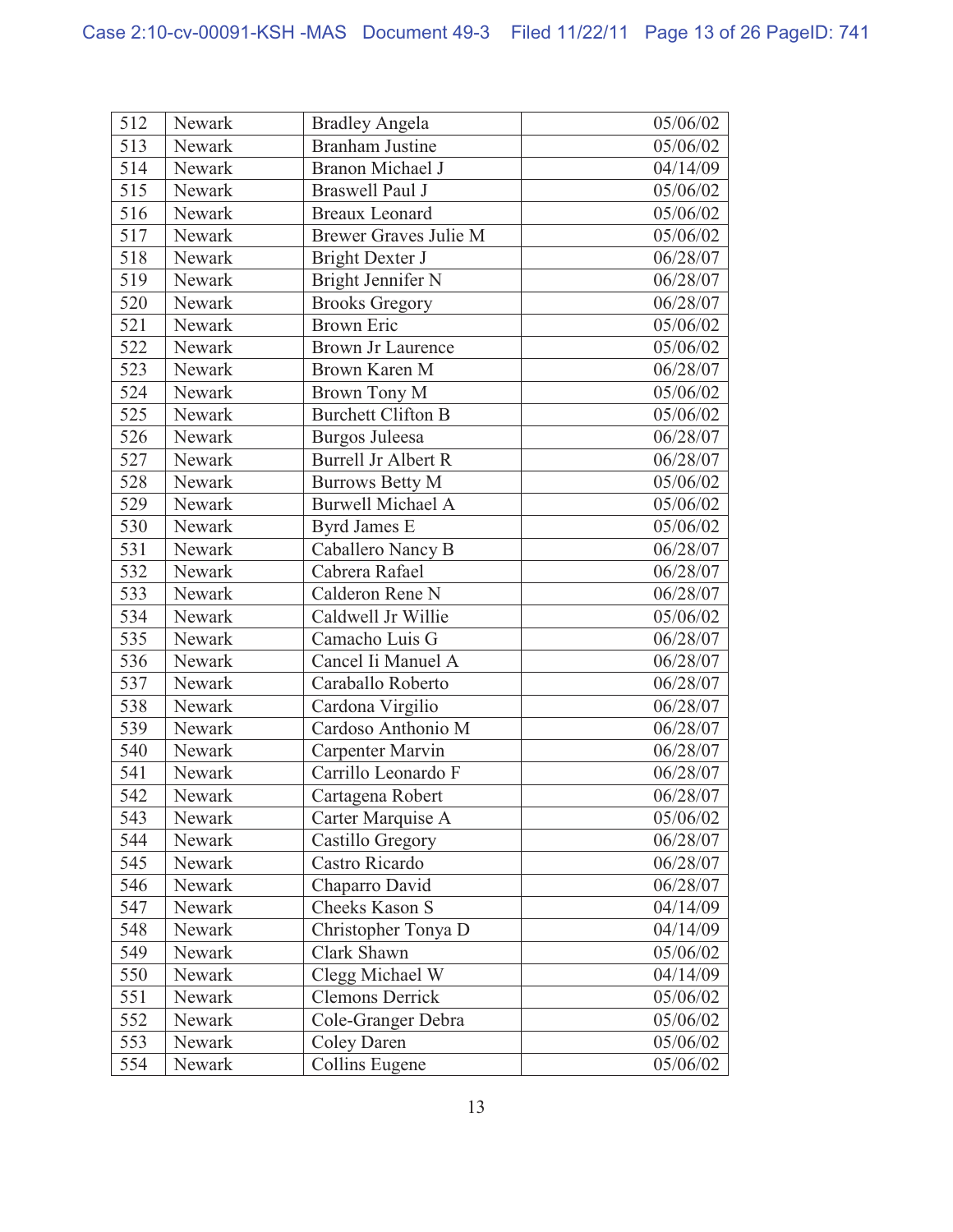| 555              | Newark | <b>Collins Larry</b>  | 05/06/02 |
|------------------|--------|-----------------------|----------|
| 556              | Newark | <b>Colon Dennis</b>   | 06/28/07 |
| 557              | Newark | Colon Jr Francisco    | 06/28/07 |
| 558              | Newark | Colon Rigoberto       | 06/28/07 |
| 559              | Newark | Colon Sandro          | 06/28/07 |
| 560              | Newark | Cooper Edwin D        | 05/06/02 |
| 561              | Newark | Copeland Renee F      | 06/28/07 |
| 562              | Newark | Corchado Gonzalez L   | 06/28/07 |
| 563              | Newark | Cordero Frank         | 06/28/07 |
| 564              | Newark | Cortez Ariel          | 06/28/07 |
| 565              | Newark | Cote Michelle A       | 06/28/07 |
| 566              | Newark | Cruz Pablo            | 06/28/07 |
| 567              | Newark | Cueto Joseph V        | 06/28/07 |
| 568              | Newark | Cuevas Francisco      | 06/28/07 |
| 569              | Newark | Curtis Njeri K        | 06/28/07 |
| 570              | Newark | Daniels Dennis K      | 05/06/02 |
| $\overline{571}$ | Newark | Daniels Myron K       | 05/06/02 |
| 572              | Newark | Danzey Timothy L      | 05/06/02 |
| 573              | Newark | Darocha Joseph F      | 06/28/07 |
| 574              | Newark | Davila Edwardo        | 06/28/07 |
| 575              | Newark | Davis Anthony T       | 05/06/02 |
| 576              | Newark | Davis Bernard E       | 04/14/09 |
| 577              | Newark | Davis Larry           | 05/06/02 |
| 578              | Newark | Davis Michelle        | 06/28/07 |
| 579              | Newark | Davis Oscar           | 05/06/02 |
| 580              | Newark | Davis Sharon          | 05/06/02 |
| 581              | Newark | Day Terrell B         | 05/06/02 |
| 582              | Newark | Daye Michael E        | 05/06/02 |
| 583              | Newark | De La Cruz Saul       | 06/28/07 |
| 584              | Newark | De Loach Jr Elliott H | 05/06/02 |
| 585              | Newark | Deleon Jesus          | 06/28/07 |
| 586              | Newark | Dennard Ochieng L     | 04/14/09 |
| 587              | Newark | Dent Paulette         | 05/06/02 |
| 588              | Newark | Diaz Raul             | 06/28/07 |
| 589              | Newark | Dickerson Lisa        | 06/28/07 |
| 590              | Newark | Domingues Mauricio A  | 06/28/07 |
| 591              | Newark | Dunson Altariq A      | 05/06/02 |
| 592              | Newark | Duprey Edward         | 06/28/07 |
| 593              | Newark | Duran Santos J        | 06/28/07 |
| 594              | Newark | Dwight Robert E       | 05/06/02 |
| 595              | Newark | Easter Jr Marvin      | 05/06/02 |
| 596              | Newark | Eatmon Iii Luther     | 05/06/02 |
| 597              | Newark | Edwards Annie D       | 05/06/02 |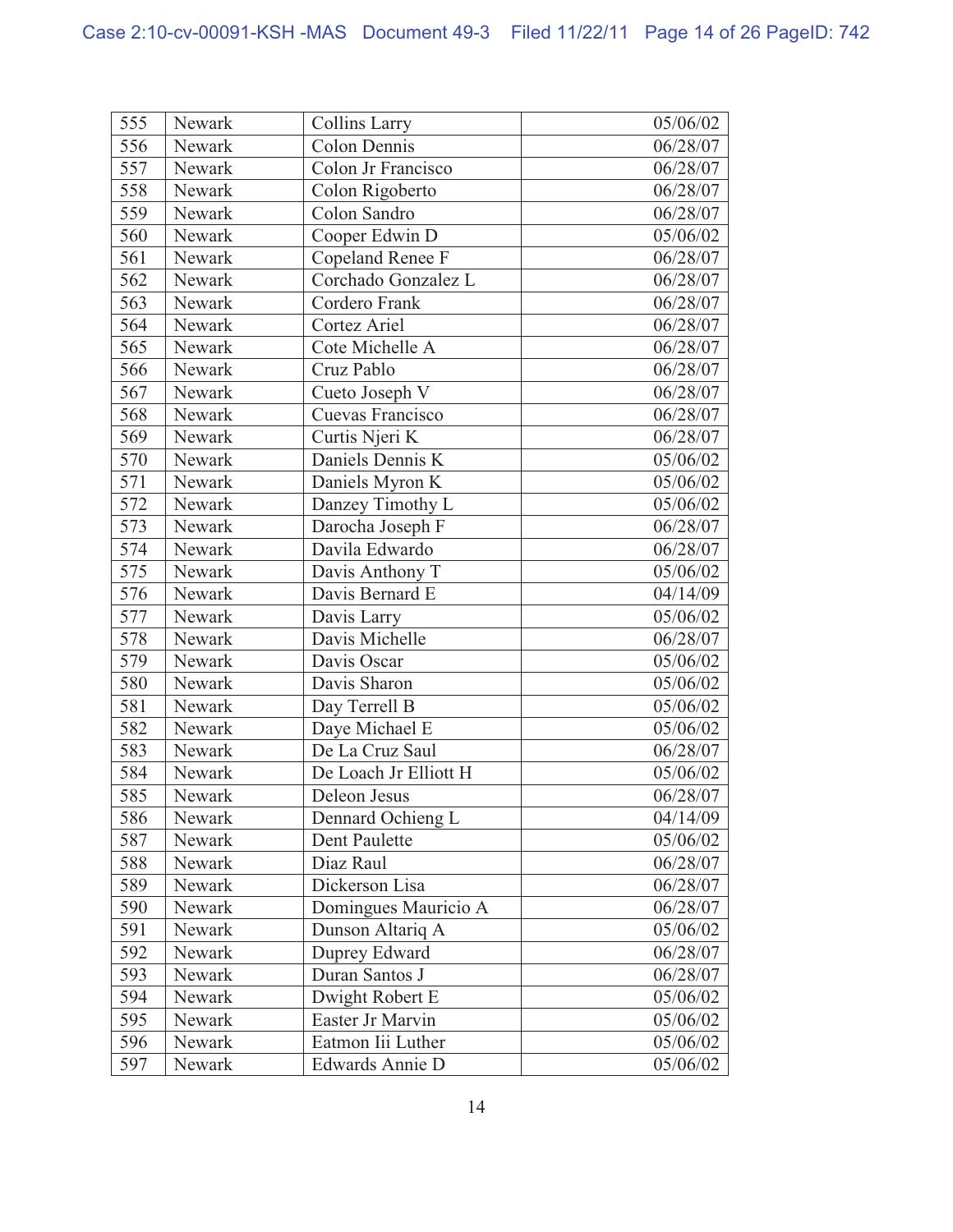| 598 | Newark | Ellis Jamillah N        | 04/14/09 |
|-----|--------|-------------------------|----------|
| 599 | Newark | Ellis Navasha           | 05/06/02 |
| 600 | Newark | Etchison Gene E         | 05/06/02 |
| 601 | Newark | Evans Andre B           | 06/28/07 |
| 602 | Newark | Fabregas Jose E         | 06/28/07 |
| 603 | Newark | Faulkner Johnny M       | 05/06/02 |
| 604 | Newark | Febus Damaris           | 06/28/07 |
| 605 | Newark | Feliciano Jr Vincent    | 06/28/07 |
| 606 | Newark | Feliciano Ricardo Jr    | 06/28/07 |
| 607 | Newark | Ferguson Shukirra       | 04/14/09 |
| 608 | Newark | Ferrer Rodriguez R S    | 06/28/07 |
| 609 | Newark | Fletcher Alfreddy       | 06/28/07 |
| 610 | Newark | Flounoy Richard A       | 05/06/02 |
| 611 | Newark | Fortenberry David J     | 06/28/07 |
| 612 | Newark | <b>Foster Derrick K</b> | 05/06/02 |
| 613 | Newark | Frazier Arthur          | 05/06/02 |
| 614 | Newark | Freeman Gerard          | 06/28/07 |
| 615 | Newark | Furlow Lawrence D       | 05/06/02 |
| 616 | Newark | Garcia Angel E          | 06/28/07 |
| 617 | Newark | Garcia Manuel J         | 06/28/07 |
| 618 | Newark | Garrett Marc A          | 04/14/09 |
| 619 | Newark | Garrett Shawn L         | 05/06/02 |
| 620 | Newark | Gary Che M              | 05/06/02 |
| 621 | Newark | George Wimberly Ranene  | 04/14/09 |
| 622 | Newark | Gibson Anthony L        | 05/06/02 |
| 623 | Newark | Gibson Ronald L         | 05/06/02 |
| 624 | Newark | Gilbert Barbara J       | 05/06/02 |
| 625 | Newark | Gilbert Kevin R         | 05/06/02 |
| 626 | Newark | Godwin Ronney           | 04/14/09 |
| 627 | Newark | Golden Derrick A        | 05/06/02 |
| 628 | Newark | Golpe William O         | 06/28/07 |
| 629 | Newark | Gonzalez Antonio A      | 06/28/07 |
| 630 | Newark | <b>Gonzalez Doris M</b> | 06/28/07 |
| 631 | Newark | Gonzalez Eddie          | 06/28/07 |
| 632 | Newark | Gonzalez Edgardo        | 06/28/07 |
| 633 | Newark | Gonzalez Jr Eugenio     | 06/28/07 |
| 634 | Newark | Gonzalez Jr Jose L      | 06/28/07 |
| 635 | Newark | Gonzalez Juan           | 06/28/07 |
| 636 | Newark | Gonzalez Juan A         | 06/28/07 |
| 637 | Newark | Gonzalez Mario J        | 06/28/07 |
| 638 | Newark | Gonzalez Maritza        | 06/28/07 |
| 639 | Newark | Gonzalez Pablo          | 06/28/07 |
| 640 | Newark | Graham Darnell J        | 06/28/07 |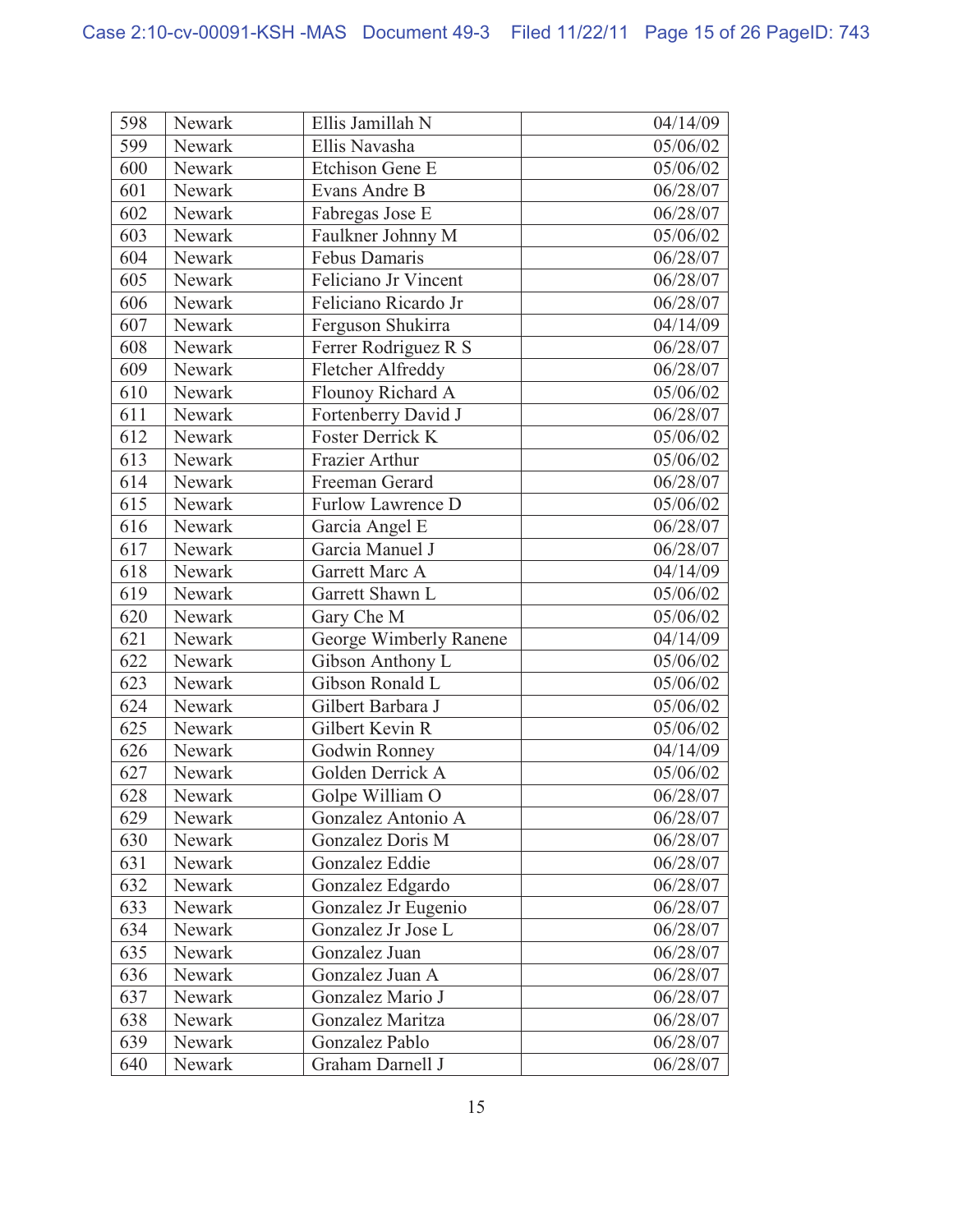| 641 | Newark | Green Glen D              | 05/06/02 |
|-----|--------|---------------------------|----------|
| 642 | Newark | Greene Tanya L            | 05/06/02 |
| 643 | Newark | Griffith Warren A         | 05/06/02 |
| 644 | Newark | <b>Grimsley Kent</b>      | 05/06/02 |
| 645 | Newark | Grubbs Corey S            | 05/06/02 |
| 646 | Newark | Guthrie Jr Stanley W      | 05/06/02 |
| 647 | Newark | Hagood Michael H          | 04/14/09 |
| 648 | Newark | Halstead Darryll P        | 05/06/02 |
| 649 | Newark | Hamilton Gregory V        | 05/06/02 |
| 650 | Newark | Harden Hope R             | 05/06/02 |
| 651 | Newark | Harper Wendell B          | 06/28/07 |
| 652 | Newark | Harris Chris A            | 05/06/02 |
| 653 | Newark | Henderson Hubert          | 05/06/02 |
| 654 | Newark | Henderson Tracie R        | 06/28/07 |
| 655 | Newark | Henry Darnell             | 05/06/02 |
| 656 | Newark | Hernandez Freddie         | 06/28/07 |
| 657 | Newark | Hernandez Jacob J         | 06/28/07 |
| 658 | Newark | Hernandez John            | 06/28/07 |
| 659 | Newark | Hernandez Raul            | 06/28/07 |
| 660 | Newark | Hernandez Rolando         | 06/28/07 |
| 661 | Newark | Hicks Tytriyanta T        | 05/06/02 |
| 662 | Newark | Hill Mark C               | 05/06/02 |
| 663 | Newark | Hill Richard L            | 05/06/02 |
| 664 | Newark | Hines Felicia D           | 06/28/07 |
| 665 | Newark | <b>Holland Antoinette</b> | 04/14/09 |
| 666 | Newark | <b>Holmes Bernadette</b>  | 06/28/07 |
| 667 | Newark | Holmes Ii Levi A          | 05/06/02 |
| 668 | Newark | Hopkins Keith L           | 05/06/02 |
| 669 | Newark | Horn Shelly M             | 04/14/09 |
| 670 | Newark | Horton Rahmaun T          | 04/14/09 |
| 671 | Newark | Hudson David O            | 05/06/02 |
| 672 | Newark | Irvin Kenneth R           | 05/06/02 |
| 673 | Newark | Isaac Jeffrey J           | 06/28/07 |
| 674 | Newark | Isaac Keith               | 05/06/02 |
| 675 | Newark | Jackson Eric A            | 05/06/02 |
| 676 | Newark | James Abraham             | 06/28/07 |
| 677 | Newark | James Lydell A            | 05/06/02 |
| 678 | Newark | Jenkins Joequan S         | 05/06/02 |
| 679 | Newark | Jewell Jerome P           | 06/28/07 |
| 680 | Newark | Jewell John M             | 05/06/02 |
| 681 | Newark | Jimenez Randy             | 06/28/07 |
| 682 | Newark | Johnson Danny R           | 05/06/02 |
| 683 | Newark | Johnson Jerome A          | 05/06/02 |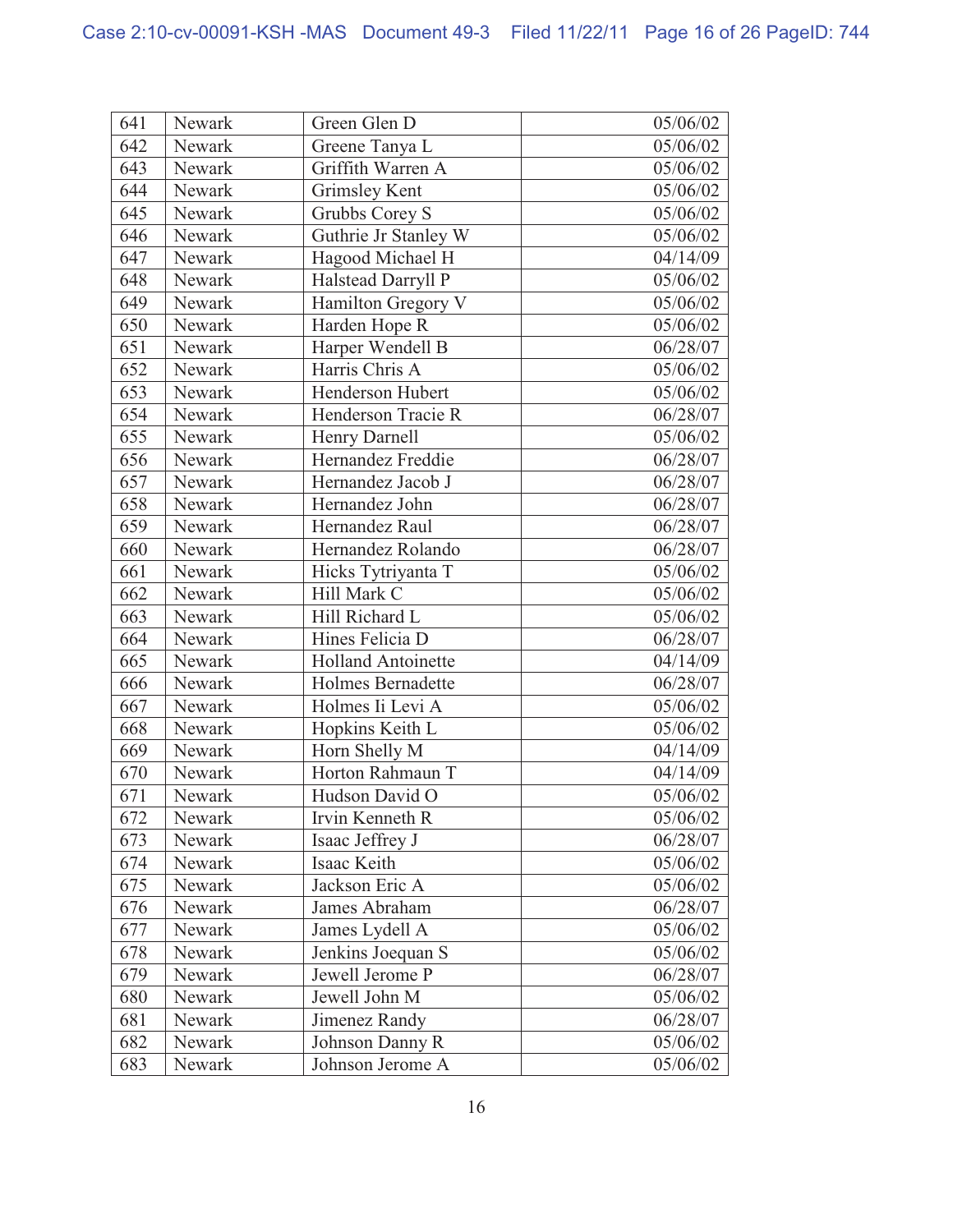| 684 | Newark | Johnson John D        | 05/06/02 |
|-----|--------|-----------------------|----------|
| 685 | Newark | Johnson Kevin F       | 05/06/02 |
| 686 | Newark | Johnson Landre M      | 05/06/02 |
| 687 | Newark | Johnson Shaon         | 05/06/02 |
| 688 | Newark | Johnson Vanessa A     | 06/28/07 |
| 689 | Newark | Johnson William C     | 06/28/07 |
| 690 | Newark | Jones Keith           | 05/06/02 |
| 691 | Newark | Jones William H       | 06/28/07 |
| 692 | Newark | Jonnson Lavita E      | 05/06/02 |
| 693 | Newark | Jordan Laura A        | 04/14/09 |
| 694 | Newark | Jova Julian T         | 06/28/07 |
| 695 | Newark | King Larry            | 05/06/02 |
| 696 | Newark | Kneipp Jr James C     | 05/06/02 |
| 697 | Newark | Knight Alan           | 05/06/02 |
| 698 | Newark | Knight Michael E      | 05/06/02 |
| 699 | Newark | Lamboy Michael        | 06/28/07 |
| 700 | Newark | Lampley Darrell A     | 05/06/02 |
| 701 | Newark | Lassiter Kevin E      | 05/06/02 |
| 702 | Newark | Laurie Neil D         | 06/28/07 |
| 703 | Newark | Lawz Derek K          | 05/06/02 |
| 704 | Newark | Leaks Jr Robert       | 05/06/02 |
| 705 | Newark | Lebron John W         | 05/06/02 |
| 706 | Newark | Lee Iii Kenneth R     | 06/28/07 |
| 707 | Newark | Leonard Robert L      | 06/28/07 |
| 708 | Newark | Lespier Ismael        | 06/28/07 |
| 709 | Newark | Leverett Bonnie A     | 05/06/02 |
| 710 | Newark | Lijo Alberto          | 06/28/07 |
| 711 | Newark | Linton Melody F       | 05/06/02 |
| 712 | Newark | Logan Brian K         | 05/06/02 |
| 713 | Newark | Lopez George          | 06/28/07 |
| 714 | Newark | Lopez Joann           | 06/28/07 |
| 715 | Newark | Lopez Marilyn         | 06/28/07 |
| 716 | Newark | Lopez Quiros Victor M | 06/28/07 |
| 717 | Newark | Lovejoy Brian E       | 06/28/07 |
| 718 | Newark | Lovett Jerome J       | 05/06/02 |
| 719 | Newark | Luciano Eladio        | 06/28/07 |
| 720 | Newark | Maddux Quinton E      | 05/06/02 |
| 721 | Newark | Maduro Marvin A       | 06/28/07 |
| 722 | Newark | <b>Magny Fritz</b>    | 05/06/02 |
| 723 | Newark | Major Darrell M       | 05/06/02 |
| 724 | Newark | Major Sr Tyrone       | 06/28/07 |
| 725 | Newark | Malave Sr Peter       | 06/28/07 |
| 726 | Newark | Maldonado Anthony     | 06/28/07 |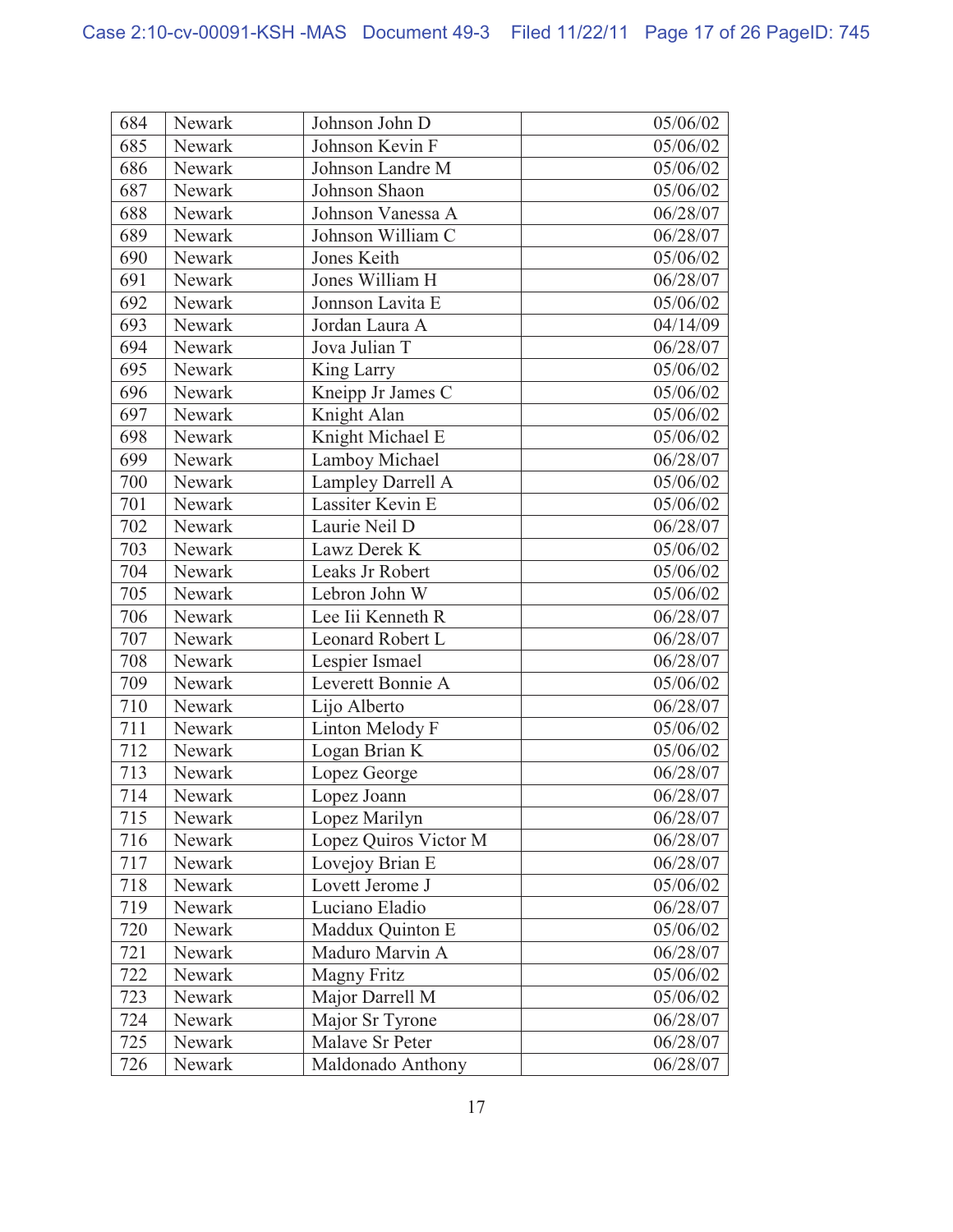| 727 | Newark | Maldonado William      | 06/28/07 |
|-----|--------|------------------------|----------|
| 728 | Newark | Mallory Alnesa M       | 05/06/02 |
| 729 | Newark | Manata Antonio J       | 06/28/07 |
| 730 | Newark | Manderville Tanetta L  | 06/28/07 |
| 731 | Newark | Marin Gladys M         | 06/28/07 |
| 732 | Newark | Marquez Alex S         | 06/28/07 |
| 733 | Newark | Marquez Efrain         | 06/28/07 |
| 734 | Newark | Marrero Virginia M     | 06/28/07 |
| 735 | Newark | Marsh Ryan W           | 06/28/07 |
| 736 | Newark | Marshall Douglas A     | 04/14/09 |
| 737 | Newark | Marshall Dwayne A      | 05/06/02 |
| 738 | Newark | Martinez Elizabeth     | 06/28/07 |
| 739 | Newark | Martinez Jose L        | 06/28/07 |
| 740 | Newark | Martinez Olga E        | 06/28/07 |
| 741 | Newark | Massenburg Joseph      | 05/06/02 |
| 742 | Newark | Matos Anthony J        | 06/28/07 |
| 743 | Newark | Mcclain Euletia E      | 06/28/07 |
| 744 | Newark | Mcclendon David M      | 05/06/02 |
| 745 | Newark | Mcclendon Todd         | 06/28/07 |
| 746 | Newark | Mccluney Reginald D    | 05/06/02 |
| 747 | Newark | Mccoy Jimmy L          | 05/06/02 |
| 748 | Newark | Mcduffie Michael       | 05/06/02 |
| 749 | Newark | Mcmorrin Talbert N     | 05/06/02 |
| 750 | Newark | Mcqueen Bernice        | 05/06/02 |
| 751 | Newark | Mcqueen Jeri E         | 05/06/02 |
| 752 | Newark | Medina Louis M         | 06/28/07 |
| 753 | Newark | Melendez George D      | 06/28/07 |
| 754 | Newark | Mendez George L        | 06/28/07 |
| 755 | Newark | Merritt Latasha R      | 04/14/09 |
| 756 | Newark | Merritt Reginald Sr    | 04/14/09 |
| 757 | Newark | Merritt Sr Reginald    | 05/06/02 |
| 758 | Newark | Miles Joyia M          | 04/14/09 |
| 759 | Newark | Miranda Emanuel        | 06/28/07 |
| 760 | Newark | Miranda Jr Modesto     | 06/28/07 |
| 761 | Newark | Mitchell Yolanda E     | 04/14/09 |
| 762 | Newark | Molina Jacqueline      | 06/28/07 |
| 763 | Newark | <b>Mollett Thomas</b>  | 06/28/07 |
| 764 | Newark | Montalvo Lillian       | 06/28/07 |
| 765 | Newark | Moore Muhammad Edith I | 05/06/02 |
| 766 | Newark | Moore Robert D         | 06/28/07 |
| 767 | Newark | Morales Adam L         | 06/28/07 |
| 768 | Newark | <b>Morales Daniel</b>  | 06/28/07 |
| 769 | Newark | Morton Tyrone A        | 05/06/02 |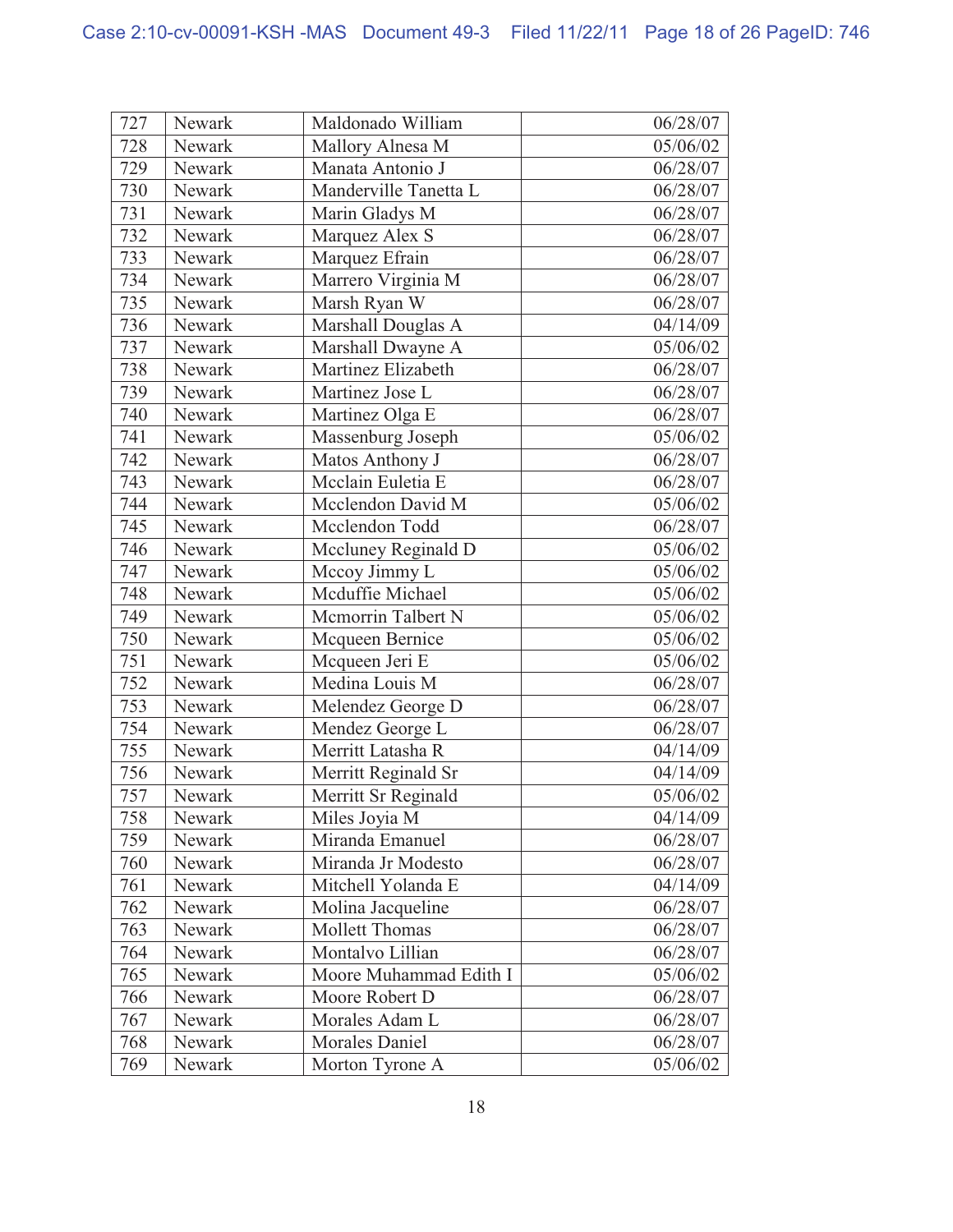| 770 | Newark | Mozell Barry E         | 05/06/02 |
|-----|--------|------------------------|----------|
| 771 | Newark | Muhammad Murad         | 05/06/02 |
| 772 | Newark | Murillo Janeth         | 06/28/07 |
| 773 | Newark | Murphy Valerie D       | 06/28/07 |
| 774 | Newark | Nazario Ruben          | 06/28/07 |
| 775 | Newark | Negron Ramon           | 06/28/07 |
| 776 | Newark | Nelson Andree P        | 06/28/07 |
| 777 | Newark | Nieves David           | 06/28/07 |
| 778 | Newark | Nieves Pedro G         | 06/28/07 |
| 779 | Newark | Noel Michael           | 06/28/07 |
| 780 | Newark | Ocasio Jose A          | 06/28/07 |
| 781 | Newark | Odom Mark W            | 05/06/02 |
| 782 | Newark | Oliveras Raul          | 06/28/07 |
| 783 | Newark | Olmeda Mark            | 06/28/07 |
| 784 | Newark | <b>Ortiz Francisco</b> | 06/28/07 |
| 785 | Newark | Ortiz Jason            | 06/28/07 |
| 786 | Newark | Osbourne Oswald L      | 05/06/02 |
| 787 | Newark | Oyola Luis A           | 06/28/07 |
| 788 | Newark | Padilla Edwin          | 06/28/07 |
| 789 | Newark | Parham Jammal S        | 06/28/07 |
| 790 | Newark | Parker Vernon J        | 06/28/07 |
| 791 | Newark | Patela Victor M        | 06/28/07 |
| 792 | Newark | Peppers Rasheen M      | 05/06/02 |
| 793 | Newark | Perez Angel L          | 06/28/07 |
| 794 | Newark | Perez Consuelo         | 06/28/07 |
| 795 | Newark | Perez Edna M           | 06/28/07 |
| 796 | Newark | Perez Jose A           | 06/28/07 |
| 797 | Newark | Perez Jose L           | 06/28/07 |
| 798 | Newark | Perez Jr Jesus         | 06/28/07 |
| 799 | Newark | Perez Olga I           | 06/28/07 |
| 800 | Newark | Perez Reinaldo         | 06/28/07 |
| 801 | Newark | Perez Rolando          | 06/28/07 |
| 802 | Newark | Perez Wilfredo         | 06/28/07 |
| 803 | Newark | Phillips Harvey V      | 05/06/02 |
| 804 | Newark | Phillips September L   | 05/06/02 |
| 805 | Newark | Plaza Vilma I          | 06/28/07 |
| 806 | Newark | Porter Albert C        | 05/06/02 |
| 807 | Newark | Powell Sonji D         | 05/06/02 |
| 808 | Newark | Poyotte Marcum Germain | 06/28/07 |
| 809 | Newark | Price Dwayne I         | 05/06/02 |
| 810 | Newark | Pugh Wayne S           | 04/14/09 |
| 811 | Newark | Rada Orlando           | 06/28/07 |
| 812 | Newark | Rainey Youletta H      | 05/06/02 |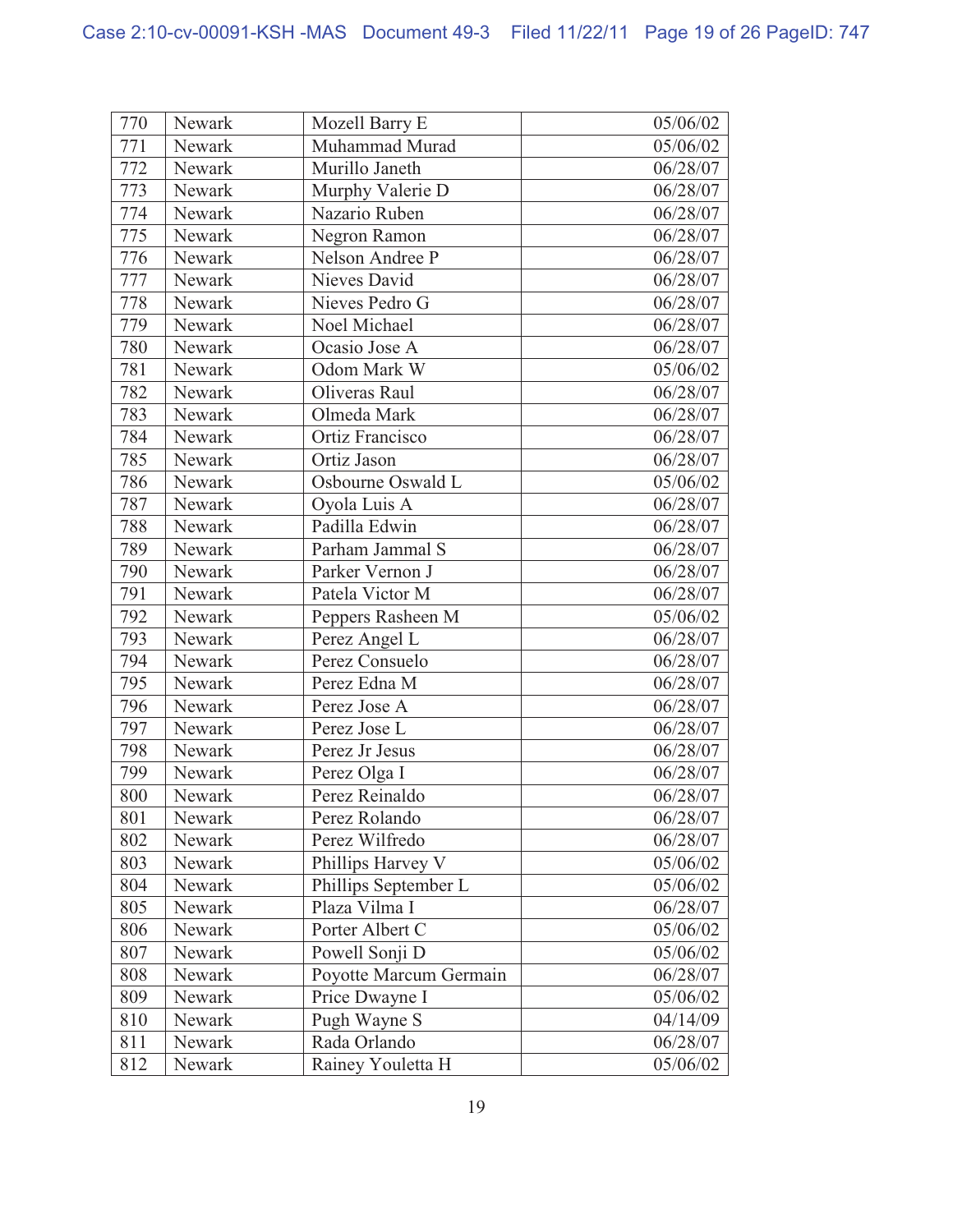| 813 | Newark | Ramirez Jose          | 06/28/07 |
|-----|--------|-----------------------|----------|
| 814 | Newark | Ramirez Michael       | 06/28/07 |
| 815 | Newark | Ramos David           | 06/28/07 |
| 816 | Newark | Ramos Mark A          | 06/28/07 |
| 817 | Newark | Ramos Rafael          | 06/28/07 |
| 818 | Newark | Rayam John L          | 05/06/02 |
| 819 | Newark | Rayner Tracy S        | 05/06/02 |
| 820 | Newark | Reed Carrie E         | 05/06/02 |
| 821 | Newark | Reynolds Lester A     | 05/06/02 |
| 822 | Newark | Reynolds Teasla L     | 05/06/02 |
| 823 | Newark | Reynolds Wayne A      | 05/06/02 |
| 824 | Newark | Richardson William M  | 04/14/09 |
| 825 | Newark | Rivera Andy C         | 06/28/07 |
| 826 | Newark | Rivera Carmen         | 06/28/07 |
| 827 | Newark | Rivera Carmen E       | 06/28/07 |
| 828 | Newark | Rivera Gabriel        | 06/28/07 |
| 829 | Newark | Rivera Iris A         | 06/28/07 |
| 830 | Newark | Rivera Jose C         | 06/28/07 |
| 831 | Newark | Rivera Julio I        | 06/28/07 |
| 832 | Newark | Rivera Mario R        | 06/28/07 |
| 833 | Newark | Rivers Steven L       | 04/14/09 |
| 834 | Newark | Roberts Anthony W     | 05/06/02 |
| 835 | Newark | Robinson Darione S    | 05/06/02 |
| 836 | Newark | Robinson Janell A     | 05/06/02 |
| 837 | Newark | Robinson Robin R      | 05/06/02 |
| 838 | Newark | Robinson Samantha     | 04/14/09 |
| 839 | Newark | Rodas Nieves Yessenia | 06/28/07 |
| 840 | Newark | Rodriguez Alex        | 06/28/07 |
| 841 | Newark | Rodriguez Daniel      | 06/28/07 |
| 842 | Newark | Rodriguez Gerardo L   | 06/28/07 |
| 843 | Newark | Rodriguez Hector      | 06/28/07 |
| 844 | Newark | Rodriguez Hectro A    | 06/28/07 |
| 845 | Newark | Rodriguez Jr William  | 06/28/07 |
| 846 | Newark | Rodriguez Steven      | 06/28/07 |
| 847 | Newark | Rogers Craig          | 05/06/02 |
| 848 | Newark | Rollack Eric M        | 05/06/02 |
| 849 | Newark | Roman Jose            | 06/28/07 |
| 850 | Newark | Romero Luz M          | 06/28/07 |
| 851 | Newark | Rosa Alejandro        | 06/28/07 |
| 852 | Newark | Rosa Antonia          | 06/28/07 |
| 853 | Newark | Rosa Rafael           | 06/28/07 |
| 854 | Newark | Rouse Kevin G         | 06/28/07 |
| 855 | Newark | Ruffin Robert T       | 05/06/02 |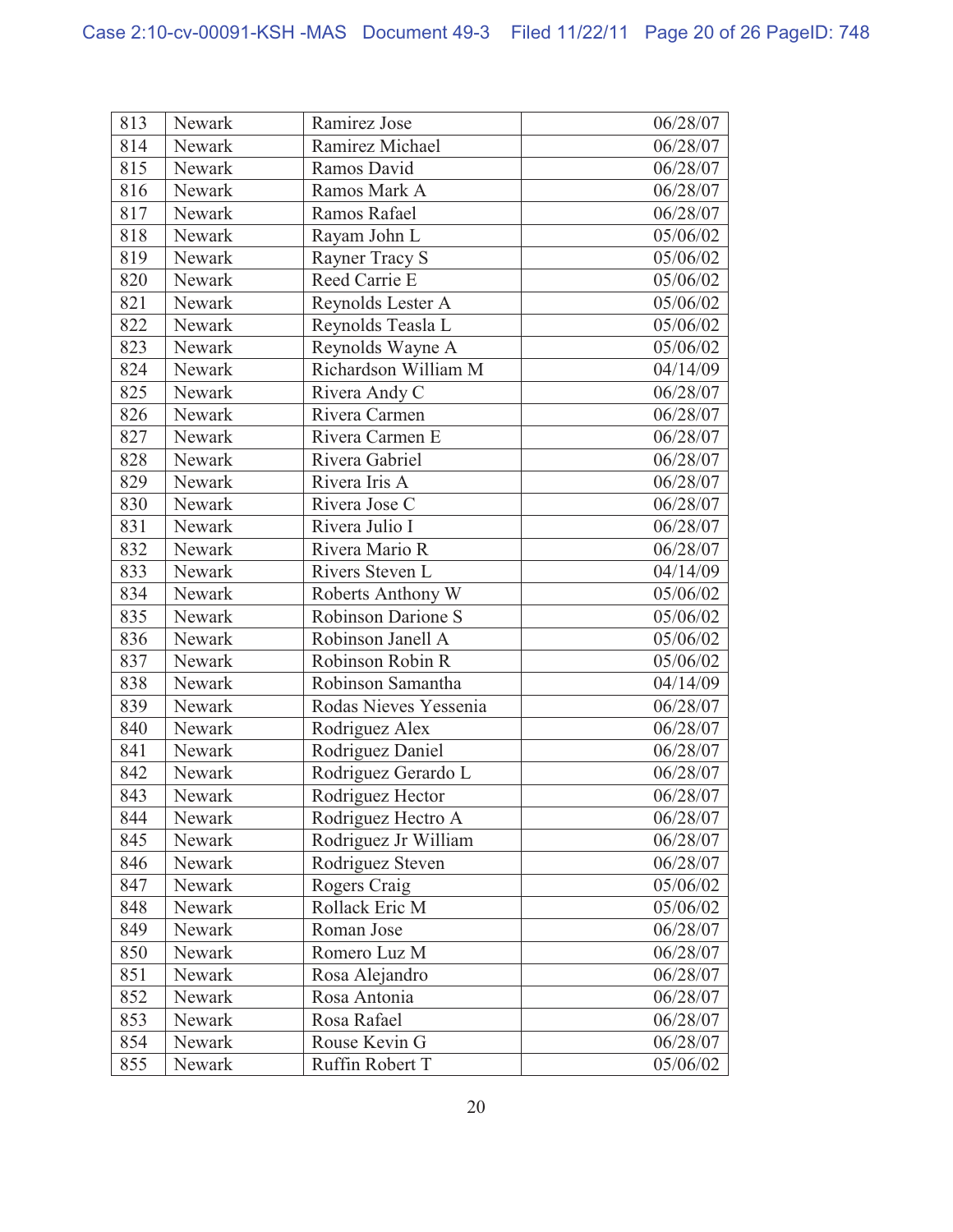| 856 | Newark | Ruiz Edwin              | 06/28/07 |
|-----|--------|-------------------------|----------|
| 857 | Newark | Ruiz Elmo               | 06/28/07 |
| 858 | Newark | Sabur Rashid W          | 06/28/07 |
| 859 | Newark | Salters Keith L         | 05/06/02 |
| 860 | Newark | Sanabria Jr Miguel A    | 06/28/07 |
| 861 | Newark | Sanchez Norberto        | 06/28/07 |
| 862 | Newark | Sanders Kevin           | 04/14/09 |
| 863 | Newark | Sanders Rockean J       | 04/14/09 |
| 864 | Newark | Santiago Janet          | 06/28/07 |
| 865 | Newark | Santiago Mark           | 06/28/07 |
| 866 | Newark | Saramago Evandro L      | 06/28/07 |
| 867 | Newark | Sayles Lisa A           | 06/28/07 |
| 868 | Newark | Scales Raishawn D       | 05/06/02 |
| 869 | Newark | Scott Altemise E        | 05/06/02 |
| 870 | Newark | Serrano Alexis          | 06/28/07 |
| 871 | Newark | Sheppard Keith          | 05/06/02 |
| 872 | Newark | <b>Sheppard Ras</b>     | 05/06/02 |
| 873 | Newark | <b>Shiggs Renay</b>     | 05/06/02 |
| 874 | Newark | Shorter Steve G         | 05/06/02 |
| 875 | Newark | Silva Michael J         | 06/28/07 |
| 876 | Newark | Simmons Lucinda M       | 05/06/02 |
| 877 | Newark | Simmons Robert          | 06/28/07 |
| 878 | Newark | Simpkins Hal J          | 05/06/02 |
| 879 | Newark | Simpkins Rod L          | 04/14/09 |
| 880 | Newark | Singletary Tyrone L     | 05/06/02 |
| 881 | Newark | Singleton Glenn L       | 05/06/02 |
| 882 | Newark | Smith Darious C         | 05/06/02 |
| 883 | Newark | Smith Jr Samuel D       | 05/06/02 |
| 884 | Newark | Smith Mae S             | 05/06/02 |
| 885 | Newark | Smith Philip W          | 06/28/07 |
| 886 | Newark | <b>Smith Silas</b>      | 06/28/07 |
| 887 | Newark | <b>Solomon Marion R</b> | 05/06/02 |
| 888 | Newark | Sosa Jos I              | 06/28/07 |
| 889 | Newark | Sosa Vivian I           | 06/28/07 |
| 890 | Newark | Soto Cynthia            | 06/28/07 |
| 891 | Newark | Soto Doris              | 06/28/07 |
| 892 | Newark | <b>Soto Frances</b>     | 06/28/07 |
| 893 | Newark | Soto Ronald             | 06/28/07 |
| 894 | Newark | Souto Jr Manuel         | 06/28/07 |
| 895 | Newark | Spellman Ercelle R      | 05/06/02 |
| 896 | Newark | <b>Spencer Derek</b>    | 05/06/02 |
| 897 | Newark | Stephens Rodney A       | 05/06/02 |
| 898 | Newark | <b>Stokes Donald L</b>  | 05/06/02 |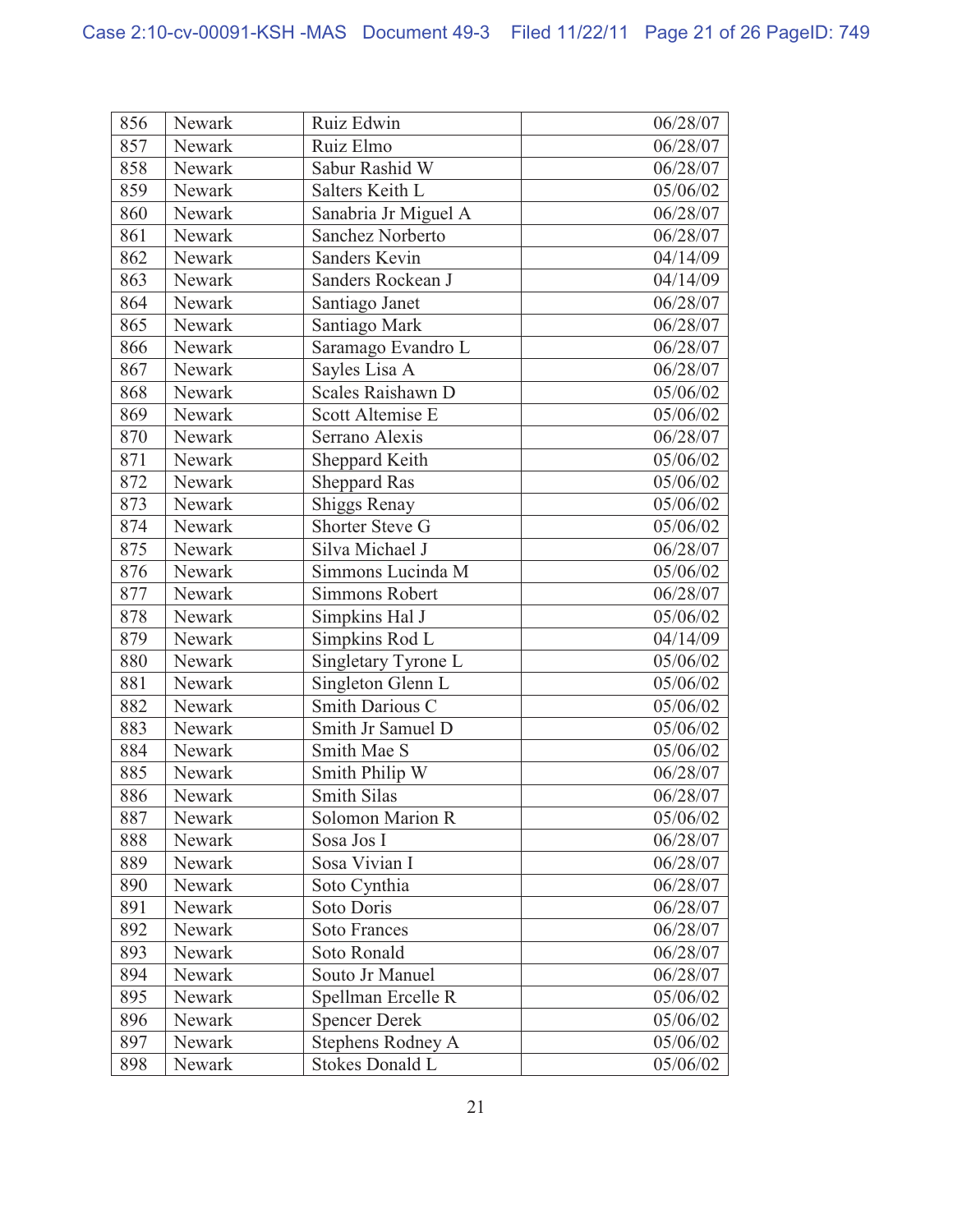| 899 | Newark | Stroud Willie J       | 05/06/02 |
|-----|--------|-----------------------|----------|
| 900 | Newark | Suarez Mario          | 06/28/07 |
| 901 | Newark | Taylor Johnathan R    | 04/14/09 |
| 902 | Newark | Tehlikian Nuvar J     | 06/28/07 |
| 903 | Newark | Tehlikian Paul        | 06/28/07 |
| 904 | Newark | Tellez Jr Eusnelys    | 06/28/07 |
| 905 | Newark | Terry Kenneth         | 05/06/02 |
| 906 | Newark | Thomas Hernandez T    | 05/06/02 |
| 907 | Newark | Thomas Karama V       | 05/06/02 |
| 908 | Newark | Thomas Russell K      | 05/06/02 |
| 909 | Newark | Thomas Taibu K        | 05/06/02 |
| 910 | Newark | Thomas Willie J       | 05/06/02 |
| 911 | Newark | Thompson Jeffrey      | 05/06/02 |
| 912 | Newark | Thompson Nathaniel    | 05/06/02 |
| 913 | Newark | Thompson Randel V     | 04/14/09 |
| 914 | Newark | Thompson Stacy A      | 06/28/07 |
| 915 | Newark | Tirado Elyzabeth      | 06/28/07 |
| 916 | Newark | <b>Toldens Terrez</b> | 06/28/07 |
| 917 | Newark | Torain Kent O         | 05/06/02 |
| 918 | Newark | Torres Benito         | 06/28/07 |
| 919 | Newark | <b>Torres George</b>  | 06/28/07 |
| 920 | Newark | Torres Jr Pedro       | 06/28/07 |
| 921 | Newark | Torres Juan D         | 06/28/07 |
| 922 | Newark | Treadwell Stephanie   | 05/06/02 |
| 923 | Newark | <b>Turner Michael</b> | 06/28/07 |
| 924 | Newark | <b>Turner Robert</b>  | 05/06/02 |
| 925 | Newark | Valentin Jr Lorenzo   | 06/28/07 |
| 926 | Newark | Vargas Edgardo        | 06/28/07 |
| 927 | Newark | Varnado Derrick E     | 05/06/02 |
| 928 | Newark | Vasquez George        | 06/28/07 |
| 929 | Newark | Vega Luis A           | 06/28/07 |
| 930 | Newark | Velazquez Willmorys   | 06/28/07 |
| 931 | Newark | Velez Jose O          | 06/28/07 |
| 932 | Newark | Velez Manuel J        | 06/28/07 |
| 933 | Newark | Velez Peter A         | 06/28/07 |
| 934 | Newark | Velez Raymond         | 06/28/07 |
| 935 | Newark | Velez Roberto         | 06/28/07 |
| 936 | Newark | Victor Tommy J        | 05/06/02 |
| 937 | Newark | Vila Angel            | 06/28/07 |
| 938 | Newark | Vinueza Celso A       | 06/28/07 |
| 939 | Newark | Waddell Stephen       | 05/06/02 |
| 940 | Newark | Wade Anthony H        | 04/14/09 |
| 941 | Newark | Walden Larry J        | 04/14/09 |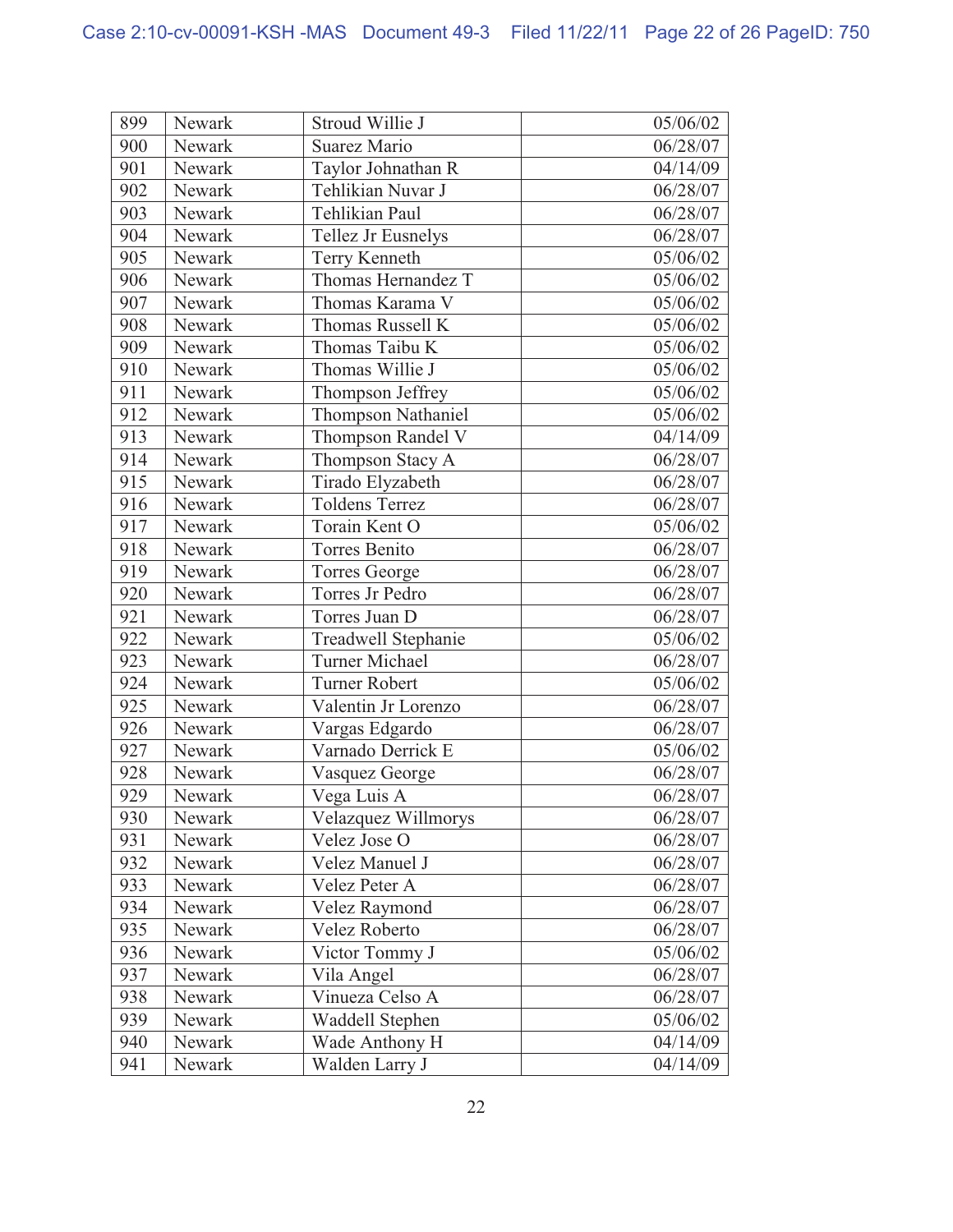| 942 | Newark  | Walker Iii Anderson C   | 05/06/02 |
|-----|---------|-------------------------|----------|
| 943 | Newark  | Walker James V          | 05/06/02 |
| 944 | Newark  | Walker Joseph L         | 05/06/02 |
| 945 | Newark  | Walker Michael E        | 05/06/02 |
| 946 | Newark  | Wallace Joseph H        | 06/28/07 |
| 947 | Newark  | Warren Ii Richard       | 05/06/02 |
| 948 | Newark  | Washington Cheryl       | 05/06/02 |
| 949 | Newark  | Washington Rhonda S     | 05/06/02 |
| 950 | Newark  | <b>Washington Samad</b> | 05/06/02 |
| 951 | Newark  | Watson Henry A          | 04/14/09 |
| 952 | Newark  | Watson Iii Joseph       | 05/06/02 |
| 953 | Newark  | Watson Kareem J         | 05/06/02 |
| 954 | Newark  | Webb Najee A            | 05/06/02 |
| 955 | Newark  | <b>Westry Derrick E</b> | 05/06/02 |
| 956 | Newark  | Whatley David L         | 05/06/02 |
| 957 | Newark  | Wheeler Weaver Roy J    | 05/06/02 |
| 958 | Newark  | White Rickey V          | 05/06/02 |
| 959 | Newark  | Whitley Al Terique D    | 05/06/02 |
| 960 | Newark  | Whitley Terrence L      | 05/06/02 |
| 961 | Newark  | <b>Whitted Michelle</b> | 05/06/02 |
| 962 | Newark  | Wilkins Dwayne L        | 05/06/02 |
| 963 | Newark  | Wilknis Alice O         | 05/06/02 |
| 964 | Newark  | Williams Anthony J      | 05/06/02 |
| 965 | Newark  | Williams Carla L        | 04/14/09 |
| 966 | Newark  | Williams Carol A        | 05/06/02 |
| 967 | Newark  | Williams Kiva N         | 05/06/02 |
| 968 | Newark  | Williams Mark L         | 05/06/02 |
| 969 | Newark  | Williams Richard G      | 05/06/02 |
| 970 | Newark  | Winns Willie L          | 05/06/02 |
| 971 | Newark  | Worrill David L         | 06/28/07 |
| 972 | Newark  | Wright Aloma K          | 05/06/02 |
| 973 | Newark  | Wright Jermaine C       | 06/28/07 |
| 974 | Newark  | Wright Sr Kevin         | 05/06/02 |
| 975 | Newark  | Wyche Romus E           | 05/06/02 |
| 976 | Newark  | Wynn James E            | 05/06/02 |
| 977 | Newark  | Young Darlene E         | 04/14/09 |
| 978 | Newark  | Young Darvel L          | 04/14/09 |
| 979 | Newark  | Zamora Devin            | 06/28/07 |
| 980 | Newark  | Zavala Jaime            | 06/28/07 |
| 981 | Passaic | Cabrera Jose M          | 07/02/06 |
| 982 | Passaic | Casiano Irvin           | 07/02/06 |
| 983 | Passaic | Chang Blanca I          | 07/02/06 |
| 984 | Passaic | Cruz David              | 07/02/06 |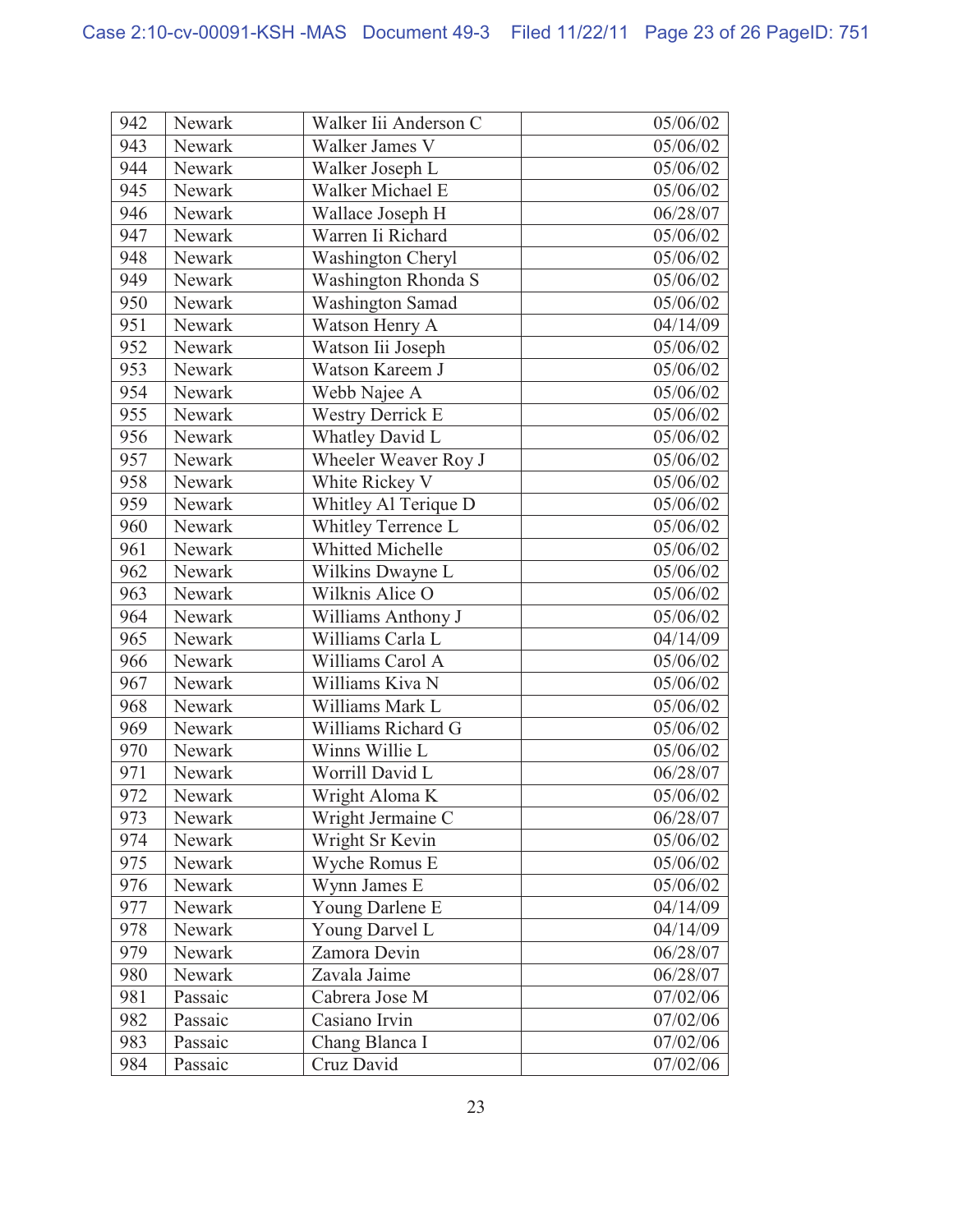| 985  | Passaic  | Deintinis Ana M         | 07/02/06            |
|------|----------|-------------------------|---------------------|
| 986  | Passaic  | Febles Luis S           | 07/02/06            |
| 987  | Passaic  | Figueroa Edualdo        | 07/02/06            |
| 988  | Passaic  | Figueroa Milton         | 07/02/06            |
| 989  | Passaic  | Gil Harry               | 07/02/06            |
| 990  | Passaic  | Green Corey M           | 11/17/02            |
| 991  | Passaic  | Irizarry Jr Wilson      | 07/02/06            |
| 992  | Passaic  | Jennings Wayne M        | 11/17/02            |
| 993  | Passaic  | Lewis Jabo J            | 07/02/06            |
| 994  | Passaic  | Nieves Juan J           | 07/02/06            |
| 995  | Passaic  | Ortiz Rafael            | 07/02/06            |
| 996  | Passaic  | Pagan Ruben             | 07/02/06            |
| 997  | Passaic  | Purcell Lisa            | 07/02/06            |
| 998  | Passaic  | Ragsdale Jr Thomas J    | 07/02/06            |
| 999  | Passaic  | Rivera Jose             | 07/02/06            |
| 1000 | Passaic  | Rutherford Darrin T     | 11/17/02            |
| 1001 | Passaic  | Santana Roberto         | 07/02/06            |
| 1002 | Passaic  | Wheeler Lawrence E      | 11/17/02            |
| 1003 | Paterson | Barbee Steven D         | 05/11/03            |
| 1004 | Paterson | <b>Barnes Gregory A</b> | 05/11/03            |
| 1005 | Paterson | <b>Belton Francis F</b> | 05/11/03            |
| 1006 | Paterson | Belton Jr Roy           | 05/11/03            |
| 1007 | Paterson | <b>Beltran Nilsa</b>    | 05/07/10            |
| 1008 | Paterson | <b>Billie Randy</b>     | 05/11/03            |
| 1009 | Paterson | Cabrera Tatiana C       | 05/07/10            |
| 1010 | Paterson | Caraballo Priscilla     | 05/07/10            |
| 1011 | Paterson | Cary Kelly M            | 05/07/10            |
| 1012 | Paterson | Castro George L         | 05/07/10            |
| 1013 | Paterson | <b>Colon Nicolas</b>    | 05/07/10            |
| 1014 | Paterson | Conyers Thomas E        | 05/11/03            |
| 1015 | Paterson | Cooley Audrey C         | 12/29/06            |
| 1016 | Paterson | Cruz Alex               | $\frac{05}{07}{10}$ |
| 1017 | Paterson | Cruz Miguel A           | 05/07/10            |
| 1018 | Paterson | Cuadrado Humberto       | 05/07/10            |
| 1019 | Paterson | Daunno Frank            | 05/07/10            |
| 1020 | Paterson | Deary Edward A          | 12/29/06            |
| 1021 | Paterson | Diaz Erik M             | 05/07/10            |
| 1022 | Paterson | Farrar Ronald B         | 05/11/03            |
| 1023 | Paterson | Fermin Rafael A         | 05/07/10            |
| 1024 | Paterson | Fletcher Richard D      | 05/11/03            |
| 1025 | Paterson | Galvan Guillermo A      | 05/07/10            |
| 1026 | Paterson | Galvan Jose M           | 05/07/10            |
| 1027 | Paterson | Garcia Juan S           | 05/07/10            |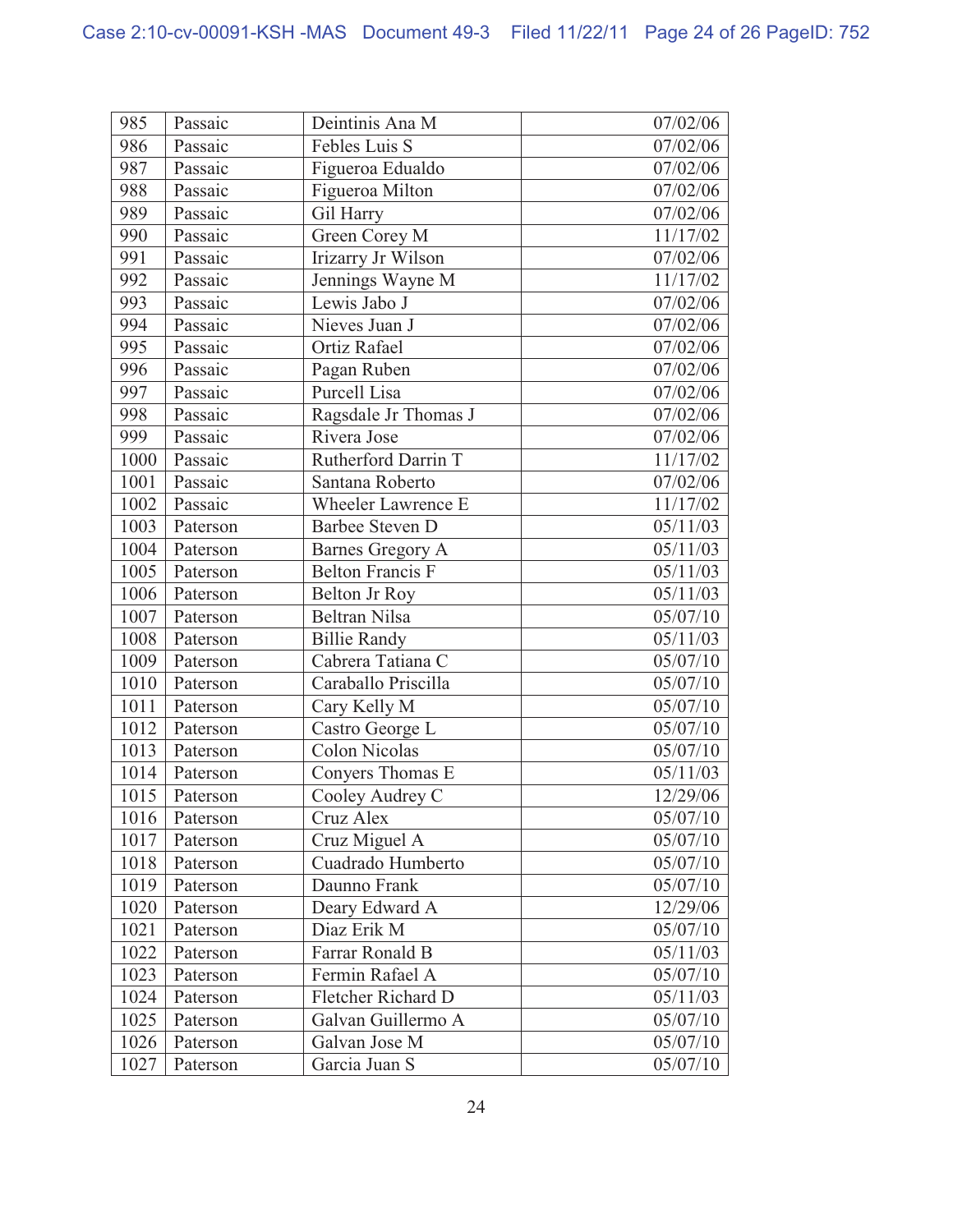| 1028 | Paterson | Gatewood Donald             | 05/11/03 |
|------|----------|-----------------------------|----------|
| 1029 | Paterson | Gilchrist Walter            | 12/29/06 |
| 1030 | Paterson | Giles Dewayn                | 05/11/03 |
| 1031 | Paterson | Grandez Johnn W             | 05/07/10 |
| 1032 | Paterson | Guzman Robert O             | 05/07/10 |
| 1033 | Paterson | Heyaime Cesar J             | 05/07/10 |
| 1034 | Paterson | Howe Michael                | 05/11/03 |
| 1035 | Paterson | Jones Janet                 | 05/11/03 |
| 1036 | Paterson | Kline Ii Howard J           | 05/11/03 |
| 1037 | Paterson | Lewis Ronald L              | 05/11/03 |
| 1038 | Paterson | Lugo Eladio                 | 05/07/10 |
| 1039 | Paterson | Lusk Frank H                | 12/29/06 |
| 1040 | Paterson | Mcdowell Carl L             | 05/11/03 |
| 1041 | Paterson | Mcmillan Gloria             | 05/11/03 |
| 1042 | Paterson | Mcmillan Sonya              | 12/29/06 |
| 1043 | Paterson | Mendez Osvaldo M            | 05/07/10 |
| 1044 | Paterson | Montanez Mayra              | 05/07/10 |
| 1045 | Paterson | Morillo Edwin D             | 05/07/10 |
| 1046 | Paterson | Narvaez Antonio S           | 05/07/10 |
| 1047 | Paterson | Palmer Jr Willie L          | 05/11/03 |
| 1048 | Paterson | Palomino William J          | 05/07/10 |
| 1049 | Paterson | Parker Wilber               | 05/11/03 |
| 1050 | Paterson | Patterson Vaughan I         | 05/07/10 |
| 1051 | Paterson | <b>Pleasant Robert</b>      | 05/11/03 |
| 1052 | Paterson | Quinones Michael            | 05/07/10 |
| 1053 | Paterson | Ramos Sr Fremein            | 05/07/10 |
| 1054 | Paterson | Rayfield Karen L            | 05/11/03 |
| 1055 | Paterson | Reid Anderson               | 05/11/03 |
| 1056 | Paterson | Rivera Victor E             | 05/07/10 |
| 1057 | Paterson | Robinson Claudy A           | 05/11/03 |
| 1058 | Paterson | Robinson Orlando            | 05/11/03 |
| 1059 | Paterson | Santana Haydee              | 05/07/10 |
| 1060 | Paterson | Sims Jeffrey A              | 05/11/03 |
| 1061 | Paterson | Smith Wayne A               | 05/11/03 |
| 1062 | Paterson | Sykes Marvin L              | 12/29/06 |
| 1063 | Paterson | Tanis David G               | 05/07/10 |
| 1064 | Paterson | Torres Luis A               | 05/07/10 |
| 1065 | Paterson | Valentin Jose L             | 05/07/10 |
| 1066 | Paterson | Vidal Novar                 | 05/07/10 |
| 1067 | Paterson | <b>Washington Anthony D</b> | 05/11/03 |
| 1068 | Paterson | <b>Watkins James P</b>      | 12/29/06 |
| 1069 | Paterson | White Tamiko L              | 05/07/10 |
| 1070 | Paterson | Williams Ricky N            | 05/11/03 |